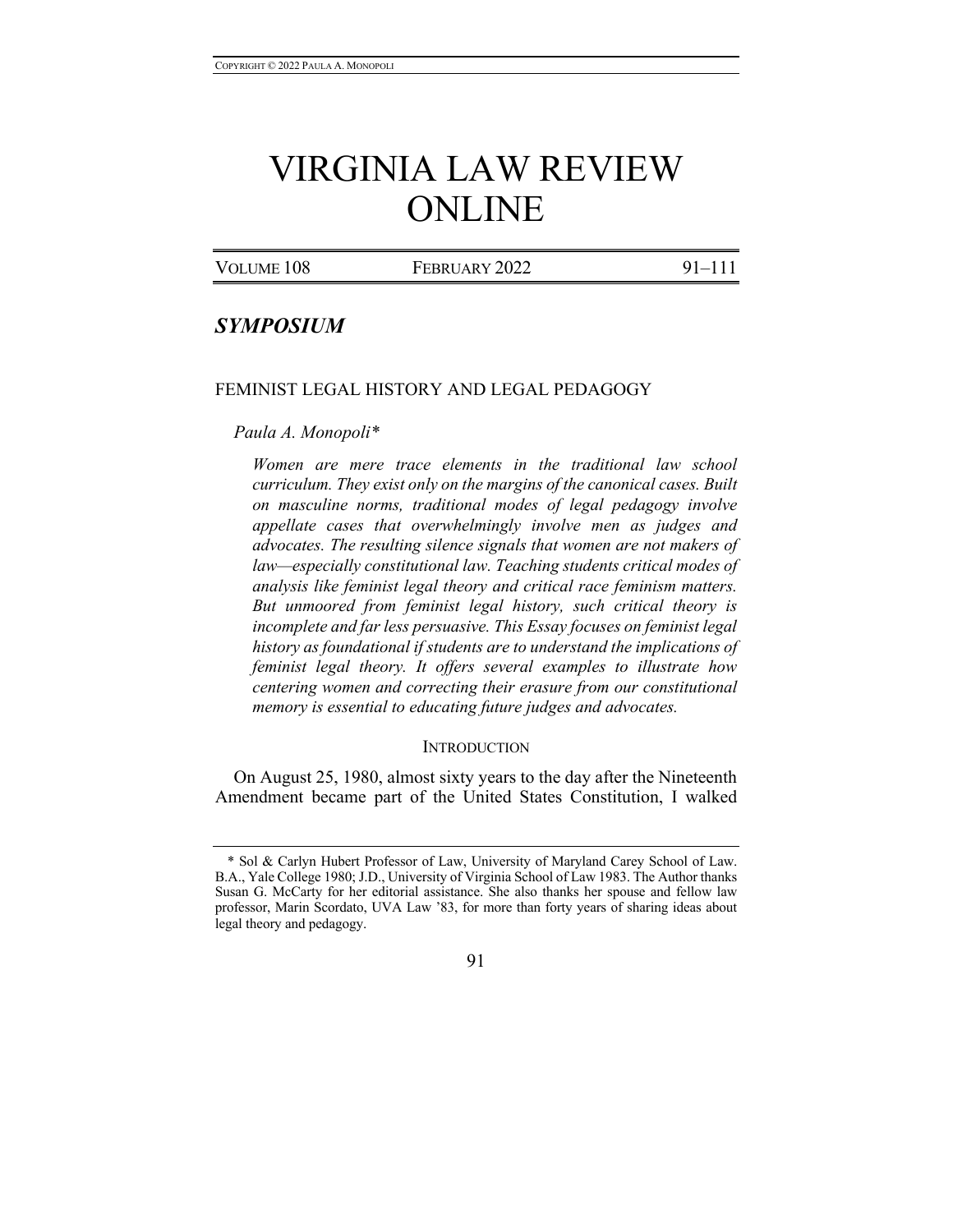through the doors of the University of Virginia School of Law.<sup>1</sup> It was my twenty-second birthday and the beginning of a forty-year career in law, including thirty years in legal academia. But during the following three years of a traditional law school curriculum, I was not exposed to the idea that the Nineteenth Amendment was one of the most significant democratizing events in American legal history. <sup>2</sup> Nor did I learn about the seventy-two-year struggle by women to overturn the legal regime of coverture that denied them control over their bodies, their income, and their children. No professor mentioned that women's advocacy had yielded the vote in fifteen states prior to 1920, or that women had testified before Congress as part of the struggle to achieve a federal voting amendment. That silence taught me and other law students that women<sup>3</sup> were not constitution-makers, but merely marginal figures in Constitutional Law—the course that sits atop the curricular hierarchy.4

Forty years later, this erasure of women's legal history is still pervasive in the American law school curriculum. Most of my students still do not understand the link between the woman suffrage movement<sup>5</sup> and the

<sup>&</sup>lt;sup>1</sup> The Nineteenth Amendment was certified by U.S. Secretary of State Bainbridge Colby on August 26, 1920. Paula A. Monopoli, Constitutional Orphan: Gender Equality and the Nineteenth Amendment 1 (2020) [hereinafter Monopoli, Constitutional Orphan].

<sup>&</sup>lt;sup>2</sup> See Akhil Reed Amar, America's Constitution: A Biography 419 (2005); see also J. Kevin Corder & Christina Wolbrecht, Counting Women's Ballots: Female Voters from Suffrage Through the New Deal 3 (2016) (explaining how the Nineteenth Amendment created the largest expansion of voting rights in U.S. history). Although it should be noted that the Nineteenth Amendment did not confer the vote on any woman or protect all women from disenfranchisement. Native American women were not permitted to become citizens until federal legislation was enacted in 1924. See Monopoli, Constitutional Orphan, supra note 1, at 155 n.5. Asian American immigrant women were not allowed to become naturalized U.S. citizens until federal legislation was enacted in the 1940s and 1950s. Id. at 156 n.5. Black and Latina women were de facto disenfranchised using literacy tests, poll taxes, physical intimidation, and other devices for another forty-five years until the Voting Rights Act of 1965. Id. at 43–67, 156 n.6.  $\frac{3}{1}$  I use "women" in this Essay in an inclusive way to include all those who identify as

women.

<sup>4</sup> See, e.g., Deborah Jones Merritt & Barbara F. Reskin, Sex, Race, and Credentials: The Truth About Affirmative Action in Law Faculty Hiring, 97 Colum. L. Rev. 199, 216–17 (1997) (noting that Constitutional Law is widely considered the most prestigious field to teach in and that teaching it also carries many practical benefits).

<sup>5</sup> See Ellen DuBois, Woman Suffrage: The View from the Pacific, 69 Pac. Hist. Rev. 539 n. 1 (2000) ("'Woman suffrage,' 'women's suffrage,' 'woman's suffrage'—different national movements and traditions used slightly different terms. . . . 'Woman suffrage' was the term used in the United States, the singular 'woman' stressing the essential womanhood of which all women were understood to partake.").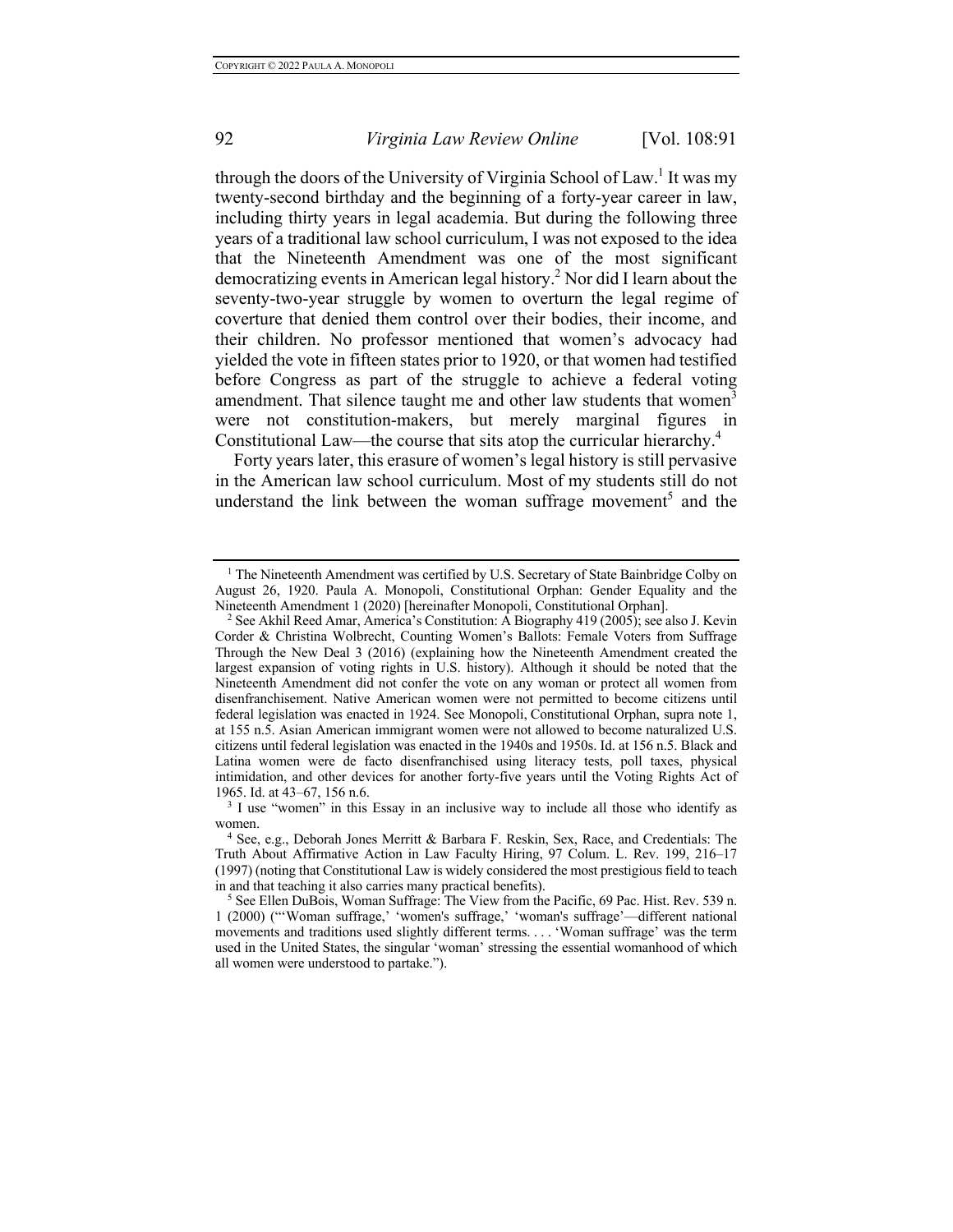Fourteenth and Fifteenth Amendments.<sup>6</sup> Nor do many of them seem to know that, as recently as 1982, this country failed to ratify a federal equal rights amendment.<sup>7</sup> While a number of Constitutional Law casebooks now include some coverage of the Nineteenth Amendment, few delve deeply into women's long struggle for legal and political rights preceding its ratification.<sup>8</sup> And most do not characterize that struggle as having yielded one of the most significant shifts in power between the states and the federal government in American constitutional history. Many give only cursory coverage to the early debates among suffragists after the federal equal rights amendment was introduced into Congress in 1923.<sup>9</sup>

<sup>9</sup> The recent television series "Mrs. America" has helped raise awareness of the struggle for an equal rights amendment in the 1970s and 1980s. Mrs. America (FX Networks 2020), https://www.fxnetworks.com/shows/mrs-america [https://perma.cc/CA4S-U7NW]. But law schools should do better in this regard, and not rely on popular culture for this kind of knowledge of feminist legal history. For example, students could be assigned Julie C. Suk's book, *We the Women: The Unstoppable Mothers of the Equal Rights Amendment* (2020), as their summer reading prior to coming to law school and/or in their first-year constitutional law course. This would introduce them to the idea that women have also played an important part

<sup>&</sup>lt;sup>6</sup> See infra Section II.0.<br><sup>7</sup> See Adam Clymer, Time Runs Out for Proposed Rights Amendment, N.Y. Times, July 1, 1982, at A12.

<sup>8</sup> See, e.g., Geoffrey R. Stone, Louis Michael Seidman, Cass R. Sunstein, Mark V. Tushnet & Pamela S. Karlan, Constitutional Law 638, 652, 677–78 (8th ed. 2018) (covering, briefly, the Nineteenth Amendment and history of the Equal Rights Amendment); Daniel A. Farber, William N. Eskridge, Jr., Phillip P. Frickey & Jane S. Schacter, Cases and Materials on Constitutional Law: Themes for the Constitution's Third Century 34, 54, 200–01 (6th ed. 2019) (mentioning the Nineteenth Amendment twice and briefly covering the Equal Rights Amendment's history); Kathleen M. Sullivan & Gerald Gunther, Constitutional Law 588 (17th ed. 2010) (noting that "[o]nly the Nineteenth Amendment addresses expressly any aspect of women's equality" and briefly referencing the early history of the ERA and its failed ratification). Each of these books does include a comprehensive section on sex discrimination in the context of the Fourteenth Amendment's equal protection doctrine. Of course, even if a casebook includes more extensive history, that history will have little impact on the intellectual development of law students if law professors do not assign or discuss those sections of the book. For a casebook that is organized historically and includes more historical context, see 2 Howard Gillman, Mark A. Graber & Keith E. Whittington, *American Constitutionalism: Rights and Liberties* (2d ed. 2016) (which also includes the Senate debates on women's suffrage, id. at 265; a map of the United States demonstrating that women had full or partialized voting rights in some states prior to 1920, id. at 286; and coverage of the ERA as "The Blanket Amendment," id. at 355). See also Michael Stokes Paulsen, Steven Gow Calabresi, Michael W. McConnell, Samuel L. Bray & William Baude, The Constitution of the United States (3d ed. 2017) (referencing the Nineteenth Amendment five times, giving a comprehensive account of the woman suffrage movement that pre-dated its ratification, the link between ratification of the Nineteenth and the early history of the ERA, and the ERA's failed ratification in 1982).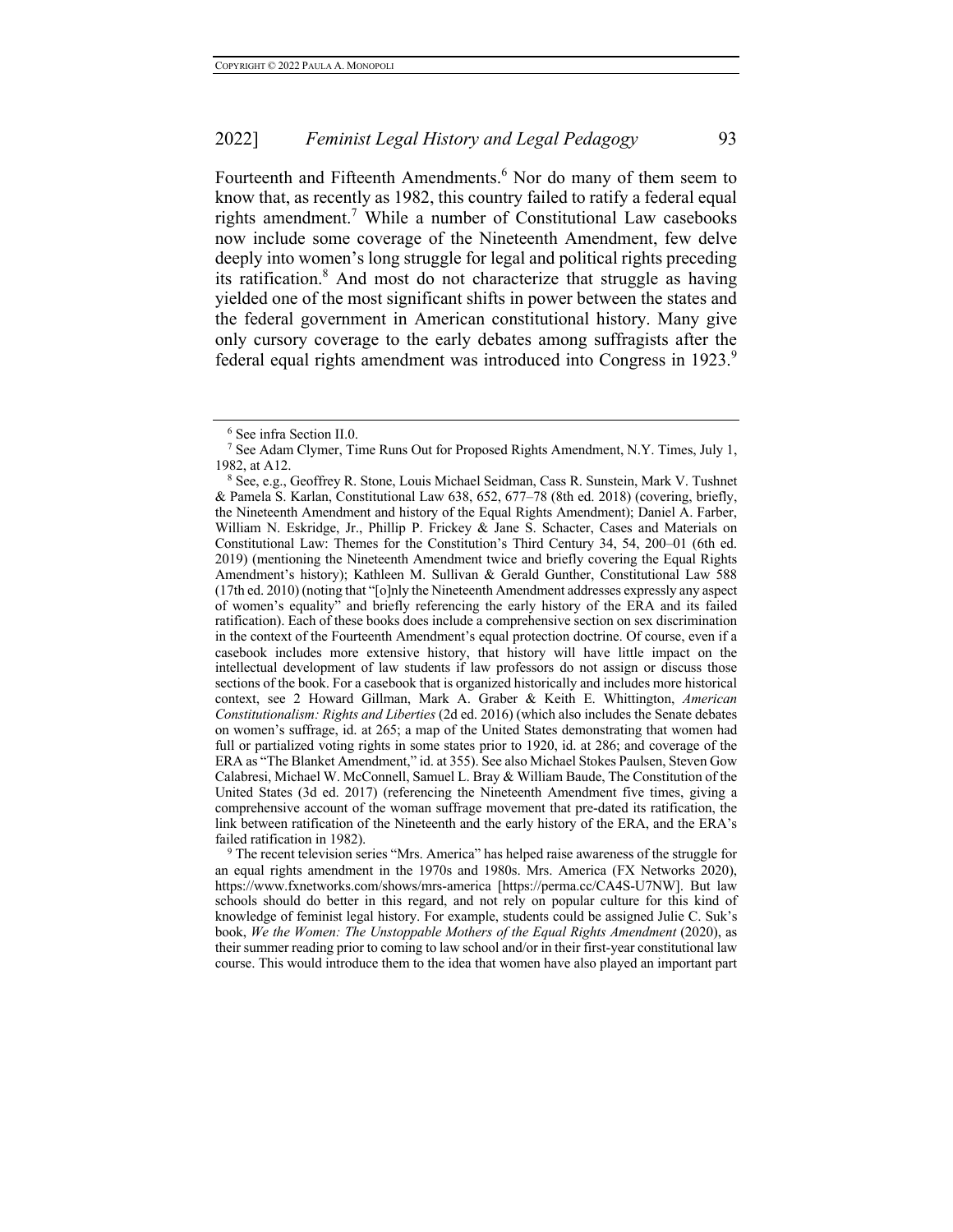This expansive social movement for women's rights continues to be largely absent from the core law school curriculum.<sup>10</sup> Feminist legal scholars remain marginalized, with little of their scholarship actually changing how mainstream scholars teach law. And women continue to be subordinated in American society, remaining less than full citizens.

Reva Siegel has observed that the Supreme Court's development of Fourteenth Amendment sex discrimination doctrine "seems to have proceeded from the understanding that there is no constitutional history that would support a constitutional commitment to equal citizenship for women—that such a commitment is to be derived, to the extent it can be derived at all, by analogizing race and sex discrimination."<sup>11</sup> In terms of correcting that erasure, this paper's primary argument is that law schools are an important locus of change. We generate legal scholarship. And we produce the future judges who will interpret constitutional provisions and the future lawyers who will advocate before them.

In this Essay, I suggest that the failure of feminist legal scholarship to gain much traction among non-feminist scholars and to have more of an impact on how law is taught is connected to the failure to teach feminist legal history in law schools. And this erasure of women from the canon results in law school graduates who, when they become judges and advocates, are blind to the ways that law reifies the socio-economic subordination of women in terms of the gender pay gap, the disproportionate burdens of caregiving, and the structural barriers they face in advancing in the workplace. Law is central to the process of ensuring equality in a democratic society. But if women only exist, if at all, at the margins of the canon used to educate young lawyers, inequality and subordination will persist. What we have seen in the two years of a global pandemic—more than two million women pushed out of a labor market that is grounded in their free caregiving labor, and attacks on women's constitutional reproductive rights<sup>12</sup>—will continue if we do not

in American constitutional development. They have been constitution-makers too, albeit in less formal governance roles than the men with whom most law students are already familiar.

<sup>&</sup>lt;sup>10</sup> It should be noted that history, in general, gets short shrift in the law school curriculum. This could be ameliorated if there were more courses built around casebooks like Richard Chused & Wendy Williams, *Gendered Law in American History* (2016). 11 Reva B. Siegel, She the People: The Nineteenth Amendment, Sex Equality, Federalism,

and the Family, 115 Harv. L. Rev. 947, 1022 (2002) [hereinafter Siegel, She the People].

<sup>&</sup>lt;sup>12</sup> See Katie Rogers, 2.5 Million Women Left the Work Force During the Pandemic. Harris Sees a 'National Emergency', N.Y. Times (Feb. 18, 2021), https://www.nytimes.com/ 2021/02/18/us/politics/women-pandemic-harris.html [https://perma.cc/5XRU-AX7M];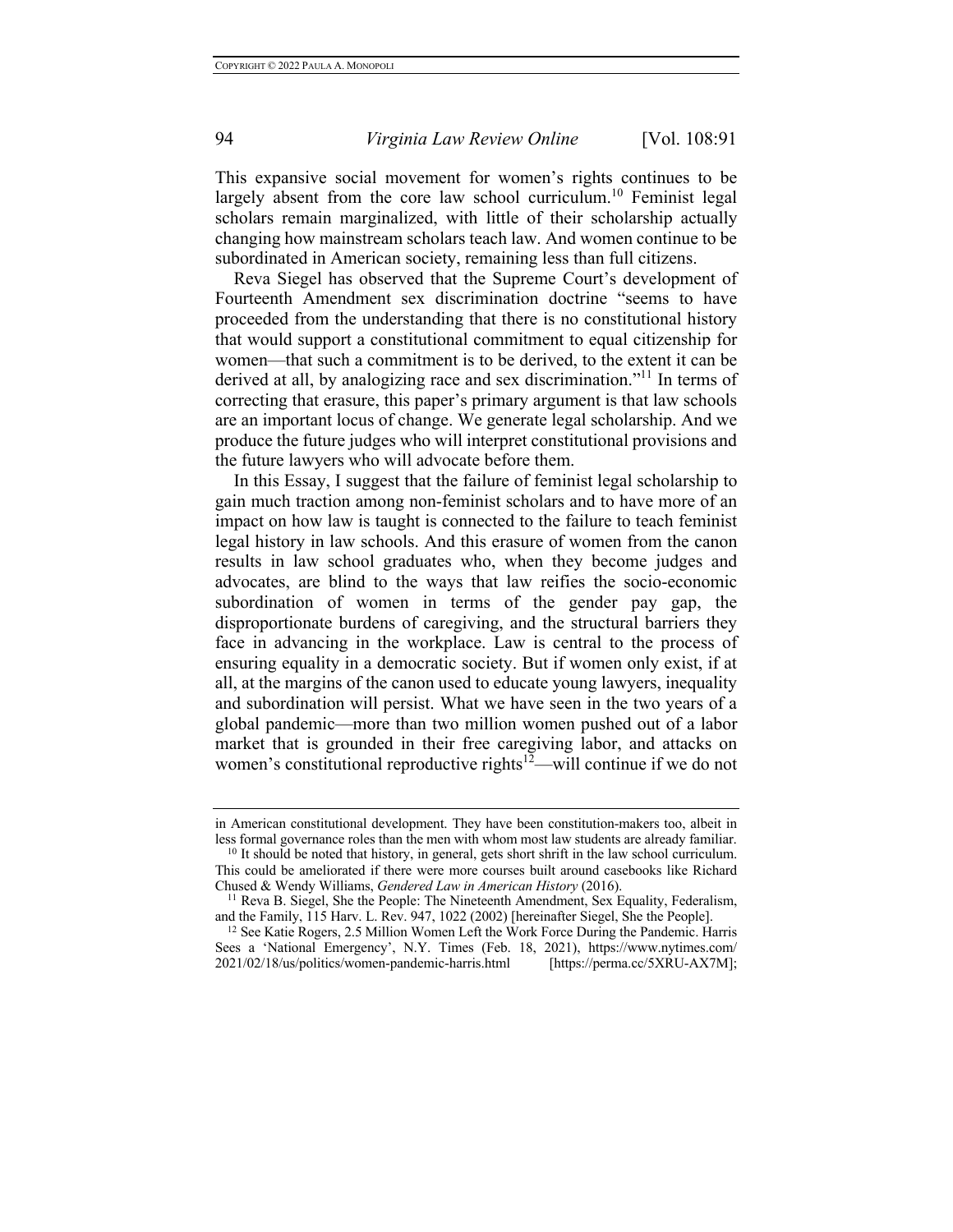rethink how the actors within our legal institutions are prepared to enter the profession. If they continue to leave law school with the understanding that women and law exist only in a siloed course of the same name, law will not respond to critical feminist theory because judges and advocates are unaware of feminist legal history.

Part I of this Essay describes the advent of feminist legal theory, its lack of traction in terms of affecting mainstream legal scholarship and pedagogy, and the absence of feminist legal history in the law school curriculum, in particular in Constitutional Law, the "pinnacle" course in terms of prestige. Part II offers several examples of how I teach my students in a way that changes their existing understanding about women as constitution-makers. Part III suggests that reading constitutional law in the context of feminist legal history is a pedagogical intervention that can have an impact on mainstream understandings of cases as well as the role of women in American constitutional development. It also suggests breaking down the hierarchy of courses within the curriculum and the hierarchy of faculty status as critical steps in this process. Finally, this Essay concludes that feminist legal theory alone, without feminist legal history, is not sufficient to produce judges and advocates who see a substantive equality for women in statutes and the U.S. Constitution.

#### I. FEMINIST LEGAL THEORY IN LEGAL PEDAGOGY

When I was a law student at UVA from 1980 to 1983, I had no female professors in my core curricular classes.13 I did have a female adjunct professor for a seminar on women and law.<sup>14</sup> That seminar introduced us to the then fairly recent cases that law professor Ruth Bader Ginsburg had

Adam Liptak, Supreme Court Seems Poised to Uphold Mississippi's Abortion Law, N.Y. Times (Dec. 1, 2021), https://www.nytimes.com/2021/12/01/us/politics/supreme-courtmississippi-abortion-law.html [https://perma.cc/4BV7-6LX4] (noting the expectation that the Supreme Court will curtail or eliminate the right to an abortion with their pending decision in *Jackson Women's Health Org. v. Dobbs*, 945 F.3d 265 (5th Cir. 2019), cert. granted in part, 141 S. Ct. 2619 (2021)). 13 Professor Lillian R. BeVier was the only female tenured member of the faculty in 1980.

See A Note on 'Making Room for Women', UVA Lawyer, Fall 2021, at 3 (noting that BeVier was the first female professor to earn tenure at UVA Law). See infra Section 0.B on the significance of this lack of descriptive representation among the faculty.

<sup>&</sup>lt;sup>14</sup> I was also a member of the student organization, Virginia Law Women, which had been founded in 1971. See Eric Williamson, Making Room for Women, UVA Lawyer, Spring 2021, at 46–50, https://www.law.virginia.edu/uvalawyer/article/making-room-women [https://perma.cc/LQR5-5U8H] (noting that the first course in women and law was offered at UVA Law in Spring 1972, and was taught by men).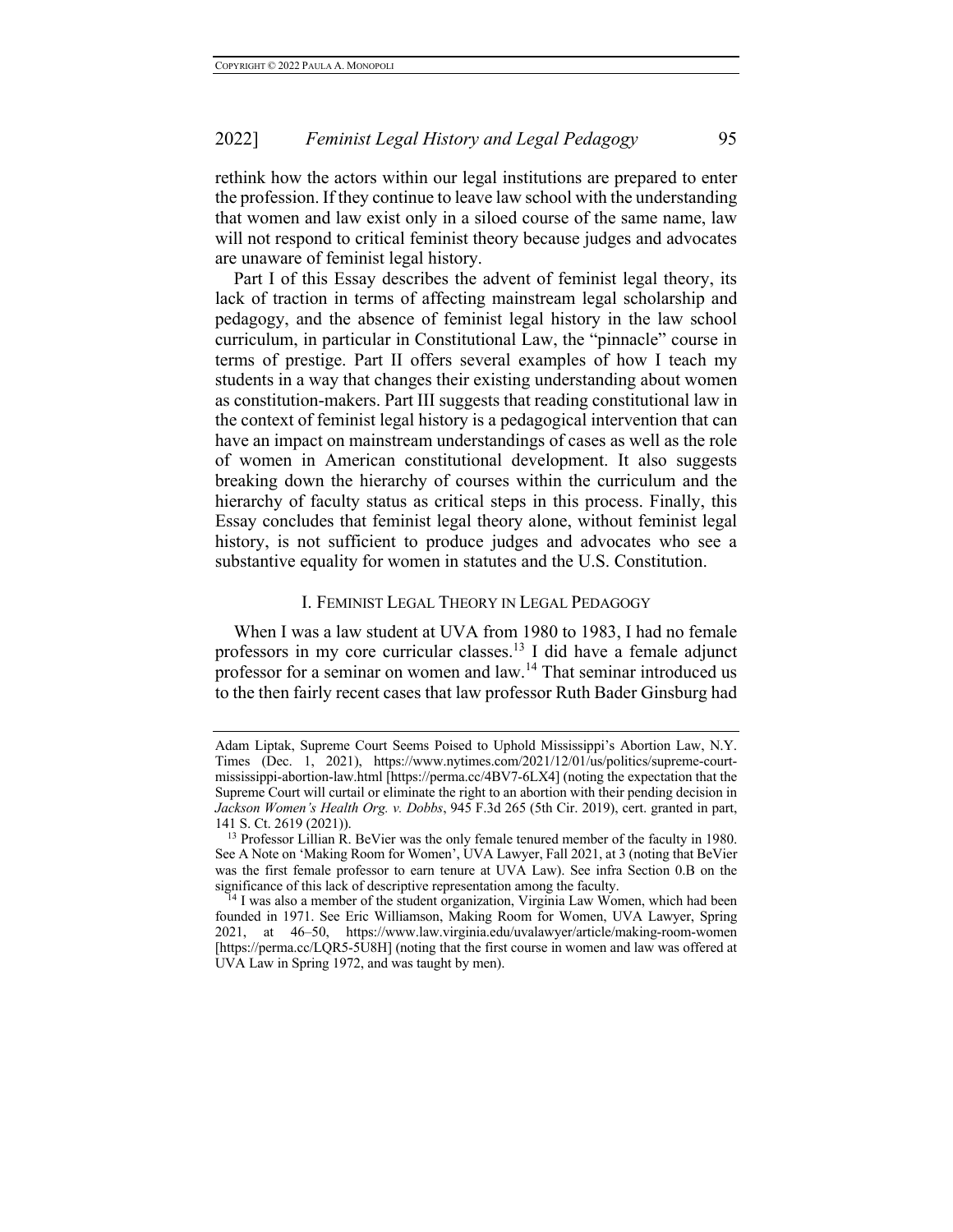brought as test cases before the U.S. Supreme Court in the 1970s. Those cases expanded the scope of the Fourteenth Amendment's Equal Protection Clause to laws that treated men and women differently. I recall that the course also included statutory developments, like Title VII and Title IX of the Civil Rights Act of 1964, which addressed sex-based discrimination. We may have discussed the failed efforts to ratify the Equal Rights Amendment, which had been given a three-year extension by Congress and was expiring in 198215—the very year I took the course. I do not remember it covering the history of women advocating to abolish the legal regime of coverture or their efforts to achieve "political freedom."<sup>16</sup> So my impression of the statutory developments in the 1970s and the fight for a constitutional amendment in 1982 was that they were isolated historical developments.<sup>17</sup> I certainly did not have any sense that women were significant constitution-makers. Nonetheless, the course was very welcome, but so few students took it that its impact was limited.

On the other hand, everyone took Constitutional Law. The only reference in our casebook to the Nineteenth Amendment was in a footnote.<sup>18</sup> I have no memory of a discussion about the legal history of the women's rights movement that preceded ratification of the Nineteenth Amendment. Nor do I remember any discussion of the subsequent cases interpreting the amendment*.* 19

<sup>19</sup> See, e.g., Breedlove v. Suttles, 302 U.S. 277 (1937) (invoking gender stereotypes and implicitly relying on the remnants of coverture to justify its decision upholding an exemption from the poll tax for women but not for men, reasoning that "[t]he laws of Georgia declare the

<sup>&</sup>lt;sup>15</sup> See Clymer, supra note 7, at A12.

<sup>16</sup> See Monopoli, Constitutional Orphan, supra note 1, at 159–60 n.7 (quoting Telegram from Bertha W. Fowler to Alice Paul (Aug. 27, 1920) (on file with the Library of Congress, Manuscript Division, The Records of the National Woman's Party, Group II Box 6) (characterizing what the Nineteenth Amendment's ratification achieved as "political freedom")).

<sup>&</sup>lt;sup>17</sup> We also did not have the context to understand that the passage of Title IX was a significant reason that one-third of our first-year class was female. See Bernice Resnick Sandler, Title IX: How We Got It and What a Difference It Made, 55 Clev. St. L. Rev. 473, 486, 488 (2007) (noting that the passage of Title IX resulted in the abolition of quotas in professional schools, like medical and law schools, and an increase in the number of women admitted).<br><sup>18</sup> Gerald Gunther, Cases and Materials on Constitutional Law 1691 n.3 (10th ed. 1980).

Several of the then-recent Fourteenth Amendment sex-equality cases, including *Reed v. Reed*, 404 U.S. 71 (1971), and *Frontiero v. Richardson*, 411 U.S. 677 (1973), were included in that 1980 edition of the casebook. See id. at 678, 791–92, 864–69, 880, 883. That was the most significant mention of sex equality in our core courses. Note that more recent editions of that casebook now mention the Nineteenth Amendment in the text itself. See Sullivan & Gunther, supra note 8, at 588.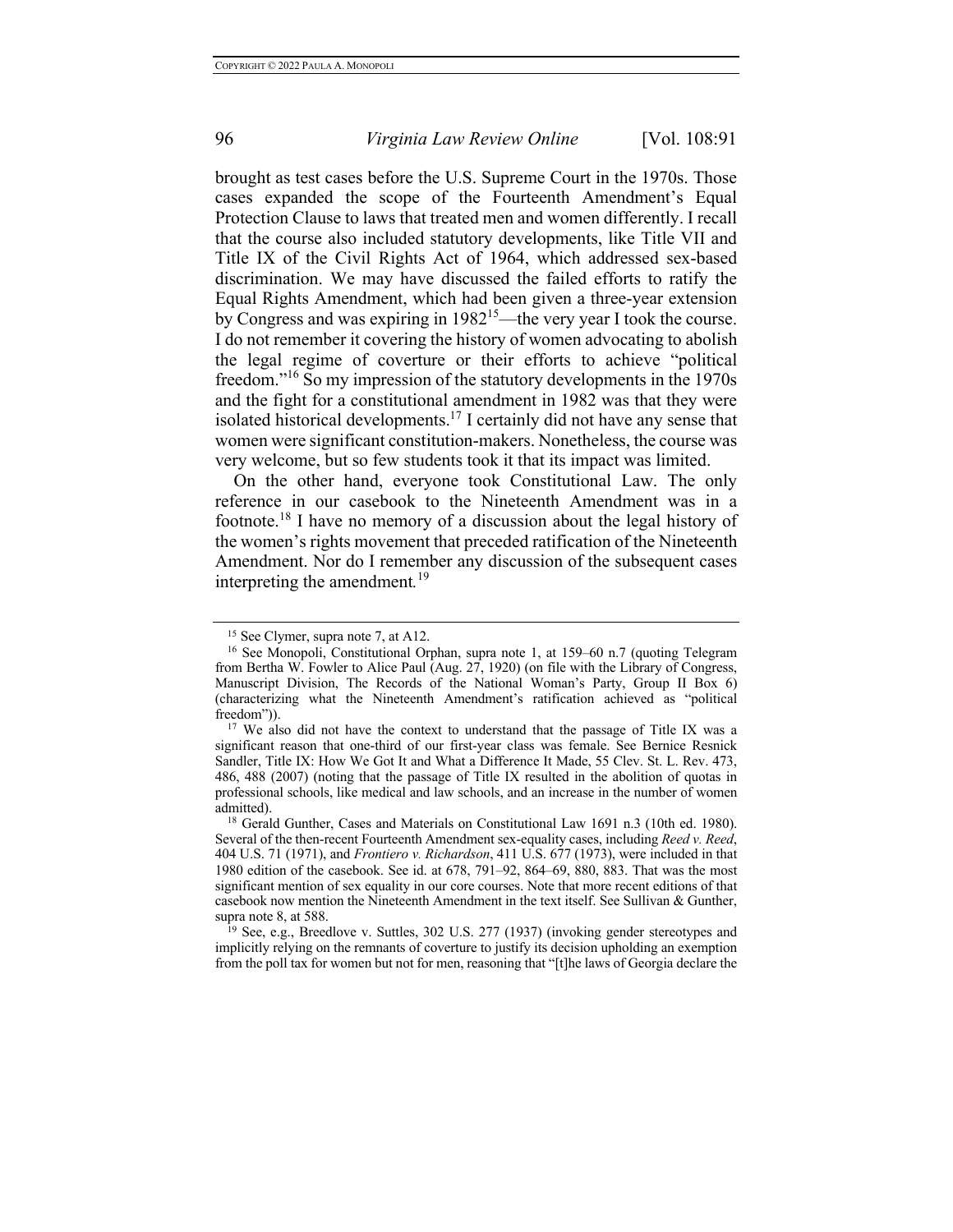Feminist legal theory was just beginning to emerge as a distinct field. It was being taught at some law schools, although not perhaps by that name.<sup>20</sup> In her book, *Introduction to Feminist Legal Theory,* Martha Chamallas notes that "[p]articularly for lawyers who graduated from law school before the mid-1980s, the very idea of feminist legal theory may be both intriguing and perplexing."21 She defines feminist legal theory as "the exploration of women's subordination through the law." $^{22}$  Chamallas goes on to note that as an intellectual field, feminist legal theory examines "how gender has mattered in the development of the law and how men and women are differently affected by the power in law."23 And she quotes from Clare Dalton's 1988 Berkeley Women's Law Journal article, *Where We Stand: Observations on the Situation of Feminist Legal Thought*:

Feminism is . . . the range of committed inquiry and activity dedicated first, to *describing* women's subordination—exploring its nature and extent; dedicated second, to asking both *how*—through what mechanisms, and *why*—for what complex and interwoven reasons women continue to occupy that position; and dedicated third, to change. $^{24}$ 

At UVA Law in the early eighties, I do not remember any professor invoking feminist legal theory as an explanation for how and why the law had developed in any area. We did have extensive exposure to law and economics as a theory in a number of our first-year courses, but I have no memory of that methodology being used to explain women's continuing

husband to be the head of the family and the wife to be subject to him. To subject her to the levy would be to add to his burden" (citation omitted)), overruled by Harper v. Va. State Bd. Of Elections, 383 U.S. 663 (1966). While *Harper* later overruled the Fourteenth Amendment

<sup>&</sup>lt;sup>20</sup> Martha Chamallas, Introduction to Feminist Legal Theory 17 (2d ed. 2003). Some feminist legal historians have challenged the conventional idea that feminist legal theory began "in the second wave feminist movement of the sixties and seventies. . . nurtured by the intellectual leadership of women newly entering legal academia. Yet legal feminism has a much longer history, conceptualized more than a century earlier." Tracy A. Thomas, The Long History of Feminist Legal Theory, *in* The Oxford Handbook of Feminism and Law in the United States (Deborah L. Brake, Martha Challamas & Verna L. Williams eds., forthcoming Oxford Univ. Press) (manuscript at 1). 21 Id. at xxi.

 $^{22}$  Id. at xx.

<sup>23</sup> Id. at xix.

 $24$  Id. at 2 (quoting Clare Dalton, Where We Stand: Observations on the Situation of Feminist Legal Thought, 3 Berkeley Women's L.J. 1, 2 (1987)).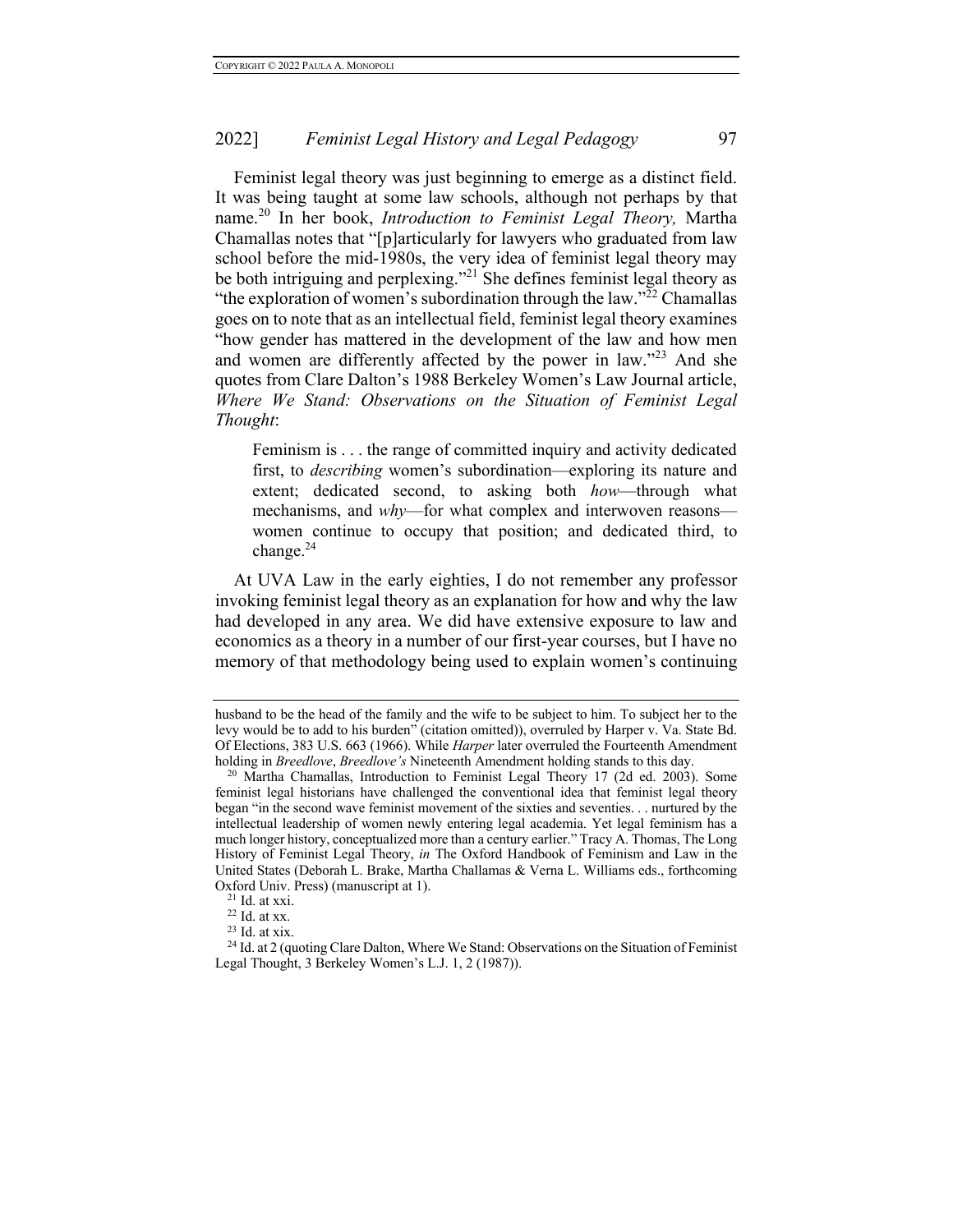subordination. Law was presented as gender-neutral, with little, if any, attention paid to the underlying social structures that were anything but neutral. But law operates on the ground. To divorce it from historical conditions and social realities renders it at best ineffective, and at worst harmful to its subjects. In my work as a legal academic, I have sought to bring that insight to my students. The next section describes three examples of how I integrate feminist legal history into my teaching in a way that seeks to change my students' mainstream understandings of canonical cases and alter their perception about where women stood as constitution-makers.

#### II. INTEGRATING FEMINIST LEGAL HISTORY

#### *A.* Bradwell v. Illinois *and the* Slaughter-House Cases

My first example is teaching students the historical context in which the U.S. Supreme Court decided *Bradwell v. Illinois.* <sup>25</sup> In *Bradwell*, the Court rejected Myra Bradwell's efforts to characterize her right to practice law as a privilege or immunity of national citizenship under Section 1 of the Fourteenth Amendment.<sup>26</sup> *Bradwell* is typically given short shrift in constitutional law casebooks, which usually cite Justice Bradley's concurrence about how women were not fit to be lawyers.<sup>27</sup> But Gretchen Ritter has suggested in *The Constitution as Social Design* that the "severity" of the Supreme Court's narrow interpretation of the Privileges or Immunities Clause of the Fourteenth Amendment in the *Slaughter-House Cases*<sup>28</sup> was influenced by the Court's concern about "the New Departure."<sup>29</sup> The New Departure was the woman suffrage movement's more aggressive campaign for the vote, following the inclusion of the word "male" in the U.S. Constitution for the very first time in Section 2 of the Fourteenth Amendment and the failed campaign

<sup>25</sup> Bradwell v. Illinois, 83 U.S. (16 Wall.) 130 (1872).

<sup>26</sup> Id. at 139.

<sup>27</sup> For example, the tenth edition of Gunther included a reference to *Bradwell* and Justice Bradley's concurrence in a footnote. Gunther, supra note 18, at 868 n.1. More recent editions mention *Bradwell* in the text itself. See Sullivan & Gunther, supra note 8, at 588; see also Gillman, Graber & Whittington, supra note 8, at 268 (commenting on the case, including noting Justice Bradley's dissent in Slaughter-House and his concurrence in *Bradwell*).

<sup>28</sup> 83 U.S. (16 Wall.) 36 (1873).

<sup>&</sup>lt;sup>29</sup> Gretchen Ritter, The Constitution as Social Design: Gender and Civic Membership in the American Constitutional Order 25 (2006).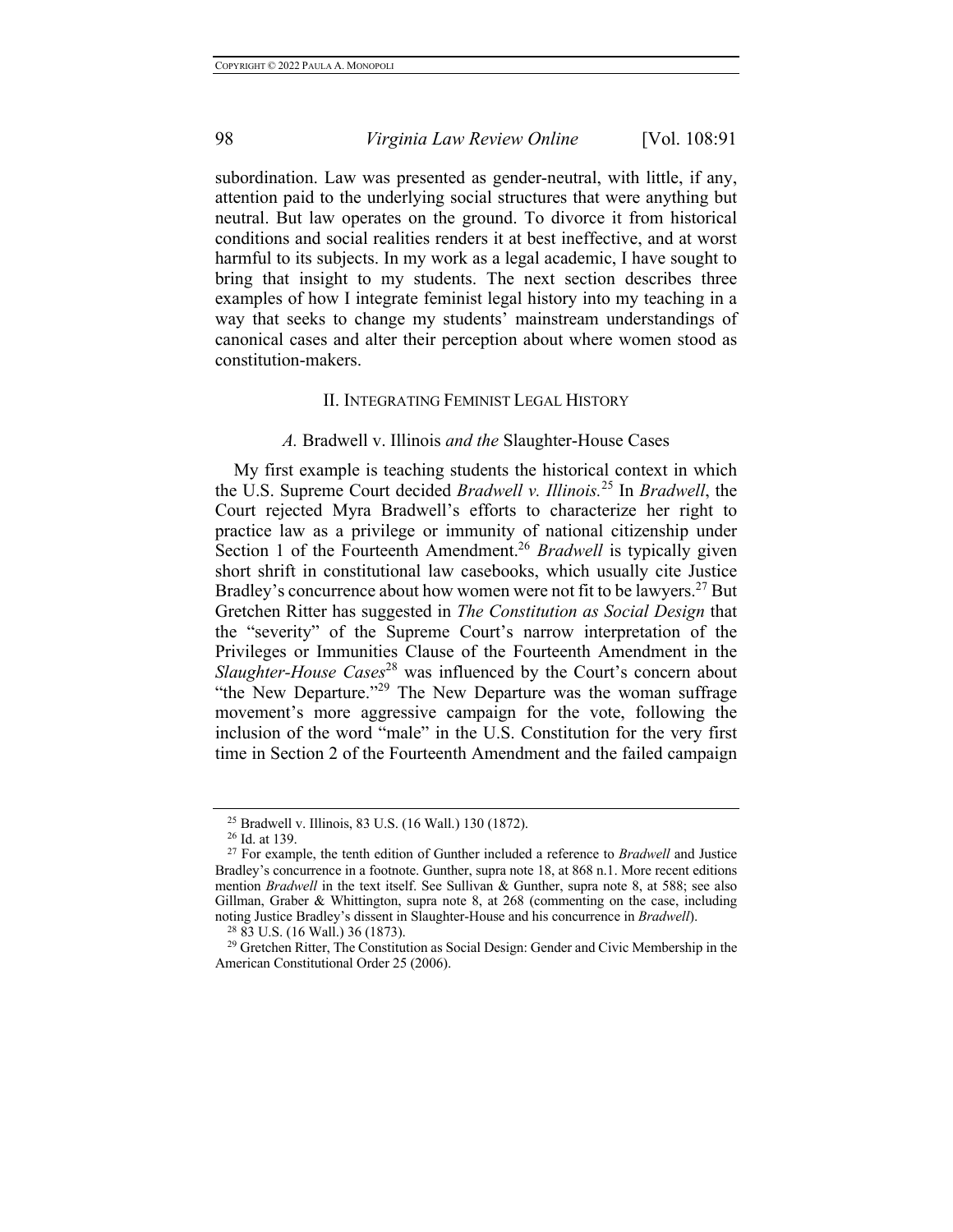by women activists to include women in the Fifteenth Amendment.<sup>30</sup> Ritter makes clear her claim is a modest one, and she does not offer it as a complete explanation of why some Lincoln appointees to the Supreme Court, like Justice Miller, would embrace a narrow view of the Privileges or Immunities Clause.<sup>31</sup>

After reading Ritter several years ago, I began to have my seminar students read Justice Bradley's dissent in *Slaughter-House* together with his concurrence in *Bradwell*. And I ask them: How can the same justice have written both, in terms of their disparate views on the meaning of the Privileges or Immunities Clause of the Fourteenth Amendment? My students grapple with various ways of understanding the seeming inconsistency of Bradley arguing that the right to one's profession was a privilege or immunity of national citizenship when it came to the butchers in *Slaughter-House*, <sup>32</sup> but declaring that the clause could not be read the same way when it came to Myra Bradwell's right to practice law.<sup>33</sup> Without having been taught the context of the nineteenth-century women's rights movement and the New Departure, it would never occur to my students that the majority in *Slaughter-House* might have been afraid of the implications of an expansive interpretation of the Privileges or Immunities Clause because of its possible extension to women's equality. Nor would it occur to them that these men were acutely aware that women's rights activists had made the argument that the right to a profession and the right to vote came within the ambit of that constitutional clause.34 Without understanding that those activists had

<sup>30</sup> Id. at 16–27 (explaining that "[t]he New Departure campaign lasted from 1869–75, ending with . . . *Minor v. Happersett*, 88 U.S. 162 (1874)") During this time, suffragists used publicity, legislative action, direct action, and judicial action to secure the vote. The direct action included efforts to register to vote and to actually vote. Id. at 19. See also Siegel, She the People, supra note 11, at 973 (describing how Susan B. Anthony was prosecuted for voting unlawfully as a result of such direct action); Barbara Allen Babcock, Ann E. Freedman, Eleanor Holmes Norton & Susan C. Ross, Sex Discrimination and the Law: Causes and Remedies 9 (1st ed. 1975) ("(a.) The Trial of Susan B. Anthony"). <sup>31</sup> Ritter, supra note 29, at 25.

<sup>32</sup> 83 U.S. (16 Wall.) at 113–14 (Bradley, J., dissenting).

<sup>33</sup> *Bradwell*, 83 U.S. (16 Wall.) at 139–42 (Bradley, J., concurring).

<sup>&</sup>lt;sup>34</sup> See Siegel, She the People, supra note 11, at 973–74 (citing Babcock, Freedman, Norton & Ross, supra note 30, at 8) ("Given the contemporary visibility of the woman suffrage cause, it is plain that the Supreme Court was already anticipating the claim that the Fourteenth Amendment enfranchised women when the Court narrowly interpreted the Privileges or Immunities Clause in its 1873 decisions in the *Slaughter-House Cases* and *Bradwell v. Illinois*."). That argument *vis-à-vis* voting was subsequently rejected in *Minor v. Happersett*, 88 U.S. (21 Wall.) 162 (1874).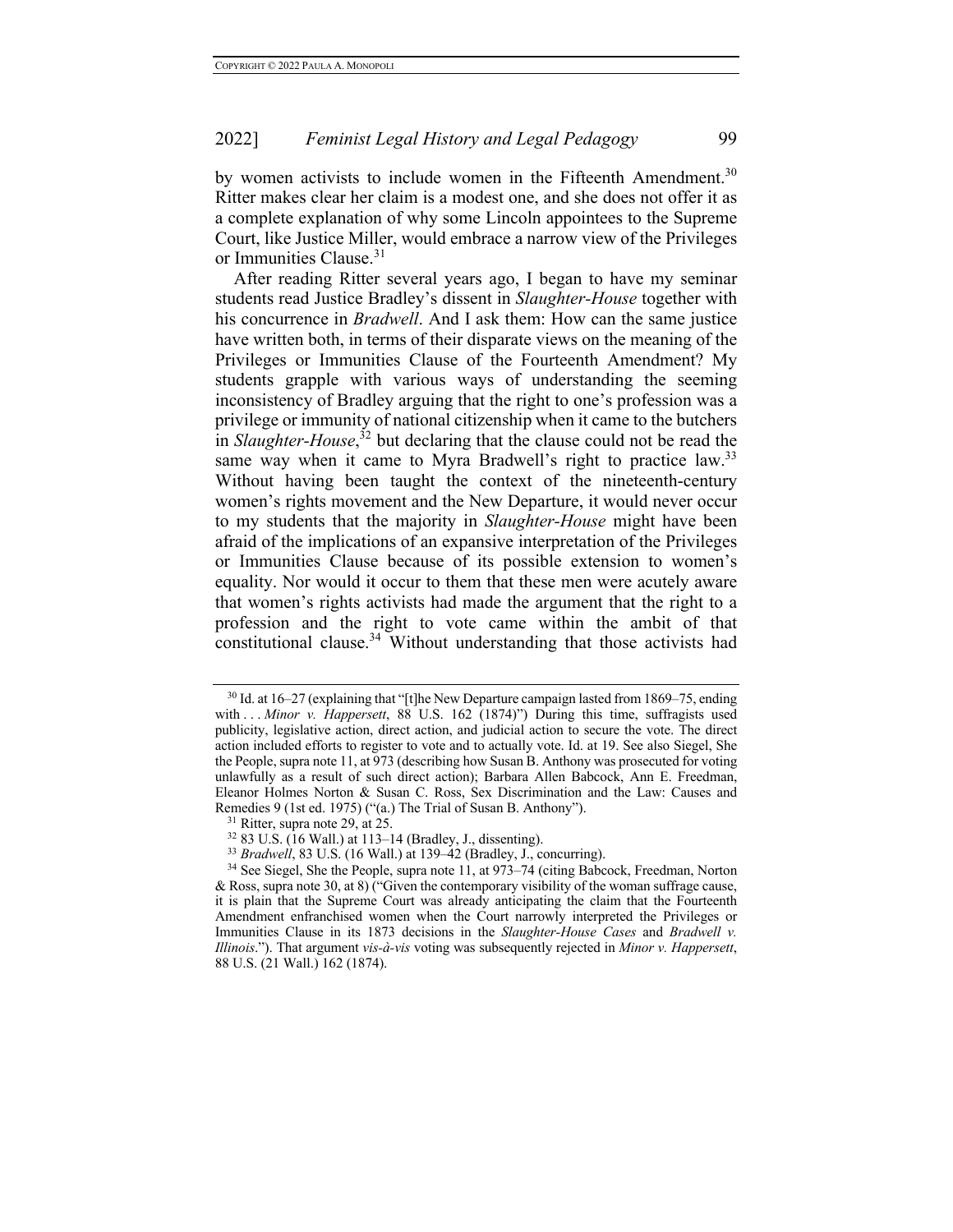waged a very public battle, especially in Washington, D.C., to be included in the Fourteenth and the Fifteenth Amendments, students are unlikely to see the link between the two cases.

This failure to understand the important role women activists played in constitutional development leaves these future judges and advocates illequipped to recognize a substantive equality in law that would advance women's social, legal, economic, and political status as citizens. It also highlights an issue for law school faculty, many of whom are also unaware of this history, in teaching Constitutional Law without it. If they do not understand women activists' centrality to discussions around the Fourteenth and Fifteenth Amendments as a historical matter, such faculty are far less likely to entertain a theory like Ritter's about why the Justices in *Slaughter-House* may have taken the narrow view of the Privileges or Immunities Clause that they did. It also helps explain why feminist legal theory continues to be unlikely to change mainstream legal pedagogy. If one of the goals of feminist legal scholarship is to have an impact on how non-feminist legal scholars think about canonical cases, it is unlikely to do so if those non-feminist scholars themselves have little or no grounding in feminist legal history. And their students are less likely to be exposed to these alternative explanations of how law developed as it did.

#### *B. The Nineteenth Amendment*

My second example is teaching students about the historical context surrounding the passage of the Nineteenth Amendment, including the centrality of race in its ratification.<sup>35</sup> My law school classmates and I never learned the unique history around the Nineteenth Amendment's ratification and constitutional development, and the consequent thin understanding of the Nineteenth Amendment by the courts.<sup>36</sup> If we had

<sup>&</sup>lt;sup>35</sup> See supra note 2, regarding who was not able to vote even after ratification of the Nineteenth Amendment.

<sup>&</sup>lt;sup>36</sup> See generally Siegel, She the People, supra note 11 (arguing that the historical context of the woman suffrage movement should inform how we interpret the Nineteenth and Fourteenth Amendments and that the Nineteenth Amendment repudiated women's "subordination in or through the family"); Monopoli, Constitutional Orphan, supra note 1 (covering the Nineteenth Amendment's interpretation by courts in the decade after its ratification, and arguing that while the amendment initially carried the "promise of significant change," the prevailing interpretation that emerged was instead a "thin" conception of its meaning and scope); Richard L. Hasen & Leah M. Litman, Thin and Thick Conceptions of the Nineteenth Amendment Right to Vote and Congress's Power to Enforce It, 108 Geo. L.J. 27 (2020) (contrasting "thin" and potential "thick" interpretations of the Nineteenth Amendment, and arguing that a "thick"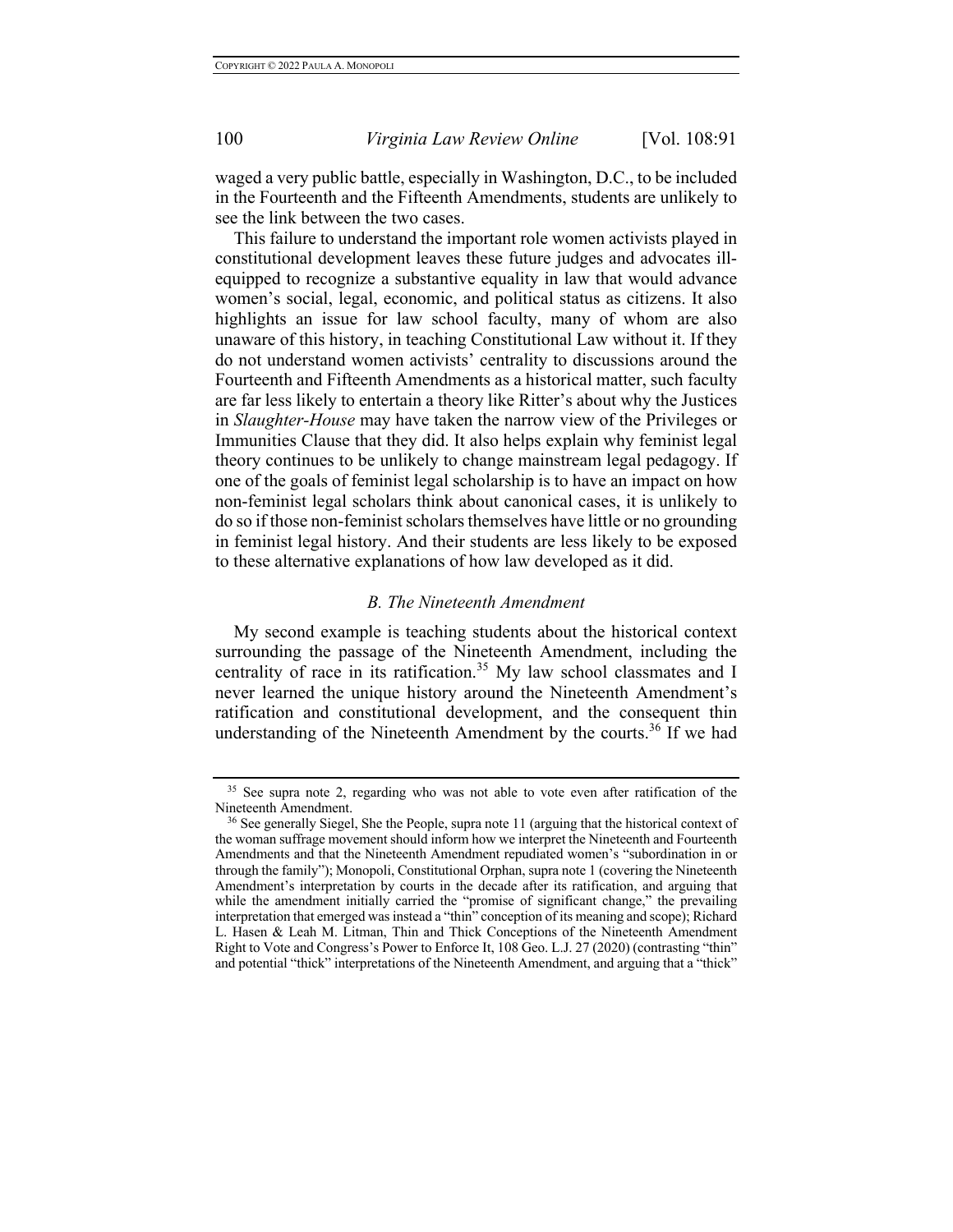any impression about the amendment, it was that it "only" concerned voting. But we were never taught that "voting was *the* central question" for nineteenth-century Americans and that they "knew what woman suffrage signified, even if its full significance to *them* is no longer legible to *us* today."<sup>37</sup>

So today, feminist legal scholars are reconstructing that history so that courts can evaluate the context within which the text was developed, enacted, ratified, and subsequently construed.<sup>38</sup> We teach our students much more about those women who advocated around ratification of the Nineteenth Amendment. The goal is to lead our students, as future advocates and judges, to pay close attention to those who were instrumental in developing the amendment but who were generally excluded from formal participation in the political process.<sup>39</sup> In 1920, women were not entitled to full voting rights in most states, and there was only one female member of Congress at the time an initial vote was taken on the Nineteenth Amendment.<sup>40</sup> I suggest to my students that the voices

 $39$  I say "generally excluded" because it is little understood that by 1920 there were fifteen states in which women had full suffrage and twelve where they had partial suffrage. Monopoli, Constitutional Orphan, supra note 1, at 160 n.13.

<sup>40</sup> See James J. Lopach & Jean A. Luckowski, Jeannette Rankin: A Political Woman 144– 46 (2005); *Rankin, Jeannette*, U.S. House of Reps. Hist., Art & Archives,

interpretation allowing constitutional claims against restrictive voting laws that burden women's voting ability would be consistent with the Nineteenth Amendment's text and history).

<sup>&</sup>lt;sup>37</sup> Siegel, She the People, supra note 11, at 1045.

<sup>&</sup>lt;sup>38</sup> Feminist legal scholars have contributed much to feminist legal history around the centennial of the Nineteenth Amendment. See, e.g., Reva B. Siegel, The Nineteenth Amendment and the Democratization of the Family, 129 Yale L.J.F. 450 (2020) [hereinafter Siegel, Democratization of the Family]; Tracy A. Thomas, More Than the Vote: The Nineteenth Amendment as Proxy for Gender Equality, 15 Stan. J. C.R. & C.L. 349 (2020); Tracy Thomas, Reclaiming the Long History of the "Irrelevant" Nineteenth Amendment for Gender Equality, 105 Minn. L. Rev. 2623 (2021) [hereinafter Thomas, Reclaiming the Long History]; Nan D. Hunter, Reconstructing Liberty, Equality, and Marriage: The Missing Nineteenth Amendment Argument, 108 Geo. L.J. 73 (2020); Nan D. Hunter, In Search of Equality for Women: From Suffrage to Civil Rights, 59 Duq. L. Rev. 125 (2021) [hereinafter Nan D. Hunter, In Search of Equality for Women]; Taunya Lovell Banks, Commemorating the Forgotten Intersection of the Fifteenth and Nineteenth Amendments, 94 St. John's L. Rev. 899 (2020); Danielle M. Conway, Black Women's Suffrage, the 19th Amendment, and the Duality of a Movement, 13 Ala. C.R. & C.L. L. Rev. (forthcoming 2022); Serena Mayeri, After Suffrage: The Unfinished Business of Feminist Legal Advocacy, 129 Yale L.J.F. 512 (2020); Julie C. Suk, A Dangerous Imbalance: Pauli Murray's Equal Rights Amendment and the Path to Equal Power, 107 Va. L. Rev. Online 3 (2021); Elizabeth D. Katz, Sex, Suffrage, and State Constitutional Law: Women's Legal Right to Hold Public Office, 34 Yale J. L. & Feminism (forthcoming 2022).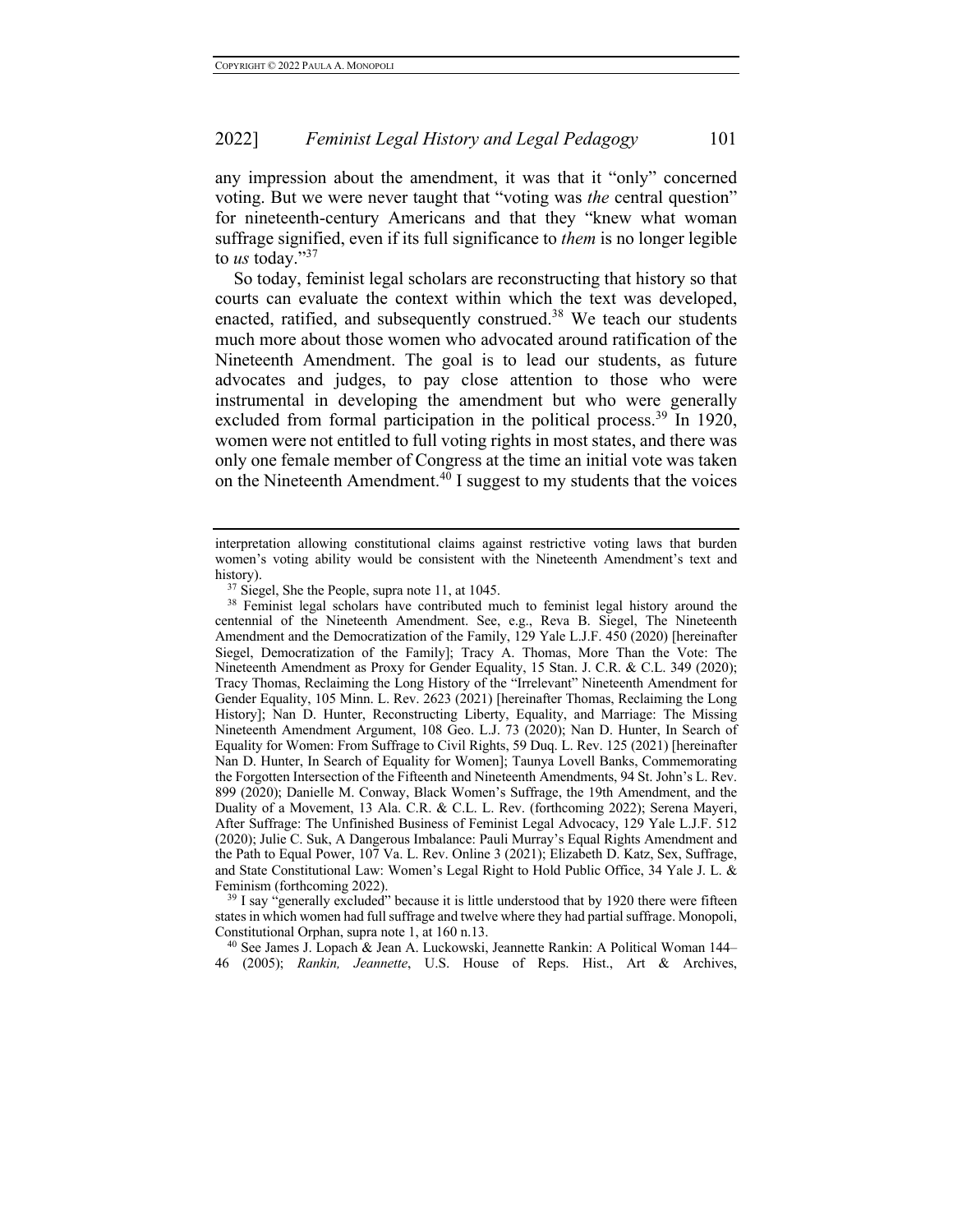of the disenfranchised should be read back into the interpretive process and given significant weight by courts. <sup>41</sup> As the institutional actors in civil society most instrumental in the Nineteenth Amendment's enactment, many suffragists spoke in terms of its securing their political freedom.<sup>42</sup> Others thought it meant even broader emancipation.<sup>43</sup> Anti-suffragists opposed the fundamental shift that the Nineteenth Amendment would create, allowing women to move from the private into the public sphere. This shift threatened to disrupt the social order and weaken patriarchal institutions, including the family. $44$ 

It is very important to teach my students that white suffragists excluded Black suffragists over the course of the suffrage movement and that the rhetoric around the enactment and ratification process of the Nineteenth Amendment was racist and nativist. Nonetheless, Black suffragists advocated for its passage.<sup>45</sup> Mary Church Terrell argued that:

Even if I believed that women should be denied the right of suffrage, wild horses could not drag such an admission from my pen or my lips, for this reason: precisely the same arguments used to prove that the

https://history.house.gov/People/Listing/R/RANKIN,-Jeannette-(R000055)/

<sup>[</sup>https://perma.cc/T4D9-YDFK] (last visited Feb. 8, 2022). 41 See Siegel, She the People, supra note 11 at 1040–41 n. 47 (asking "[i]f groups are formally excluded from voting on an Article V amendment, or are otherwise politically inaudible in the process, whose voices should we attend to in interpreting the ratified amendment?"); Reva B. Siegel, The Nineteenth Amendment and the Politics of Constitutional Memory, 20 Geo. J.L. & Pub. Pol'y (forthcoming 2022) (manuscript at 40–41), https://papers.ssrn.com/sol3/papers.cfm?abstract\_id=4007656 [https://perma.cc/82RK-CAX8] [hereinafter Siegel, The Nineteenth Amendment and the Politics of Constitutional Memory]; Paula A. Monopoli, Gender, Voting Rights, and the Nineteenth Amendment, 20 Geo. J.L. & Pub. Pol'y (forthcoming 2022) (manuscript at 24).

<sup>&</sup>lt;sup>42</sup> See supra note 16.<br><sup>43</sup> Suffragists like socialist Crystal Eastman, for example, asked, "What . . . do we mean by a *feminist organization*? It does not mean mere women juries, congressmen, etc., but it means to raise the status of women, making them self-respecting persons." Vivien Hart, Bound by Our Constitution: Women, Workers, and the Minimum Wage 116 (1994). See also Melissa Murray, The Equal Rights Amendment: A Century in the Making Symposium Forward, 43 N.Y.U. Rev. L. & Soc. Change, The Harbinger 91, 91 (2019) ("The question of women's freedom, Eastman conceded, yielded no easy answers. 'Freedom,' she wryly observed, 'is a large word.' Freedom, as Eastman imagined it, included a broad range of topics and concerns related to women's citizenship—women's economic position, their exclusion from the workplace, the liminal position of childcare and housework, voluntary motherhood, and stereotypes that delineated the home and its work as the province of women, and not men."). <sup>44</sup> See Siegel, Democratization of the Family, supra note 38, at 458.

<sup>45</sup> See generally Rosalyn Terborg-Penn, African American Women in the Struggle for the Vote, 1850–1920 (1998) (explaining why Black women "supported the 'votes for women' campaign, and . . . the obstacles they met along the way to enfranchisement").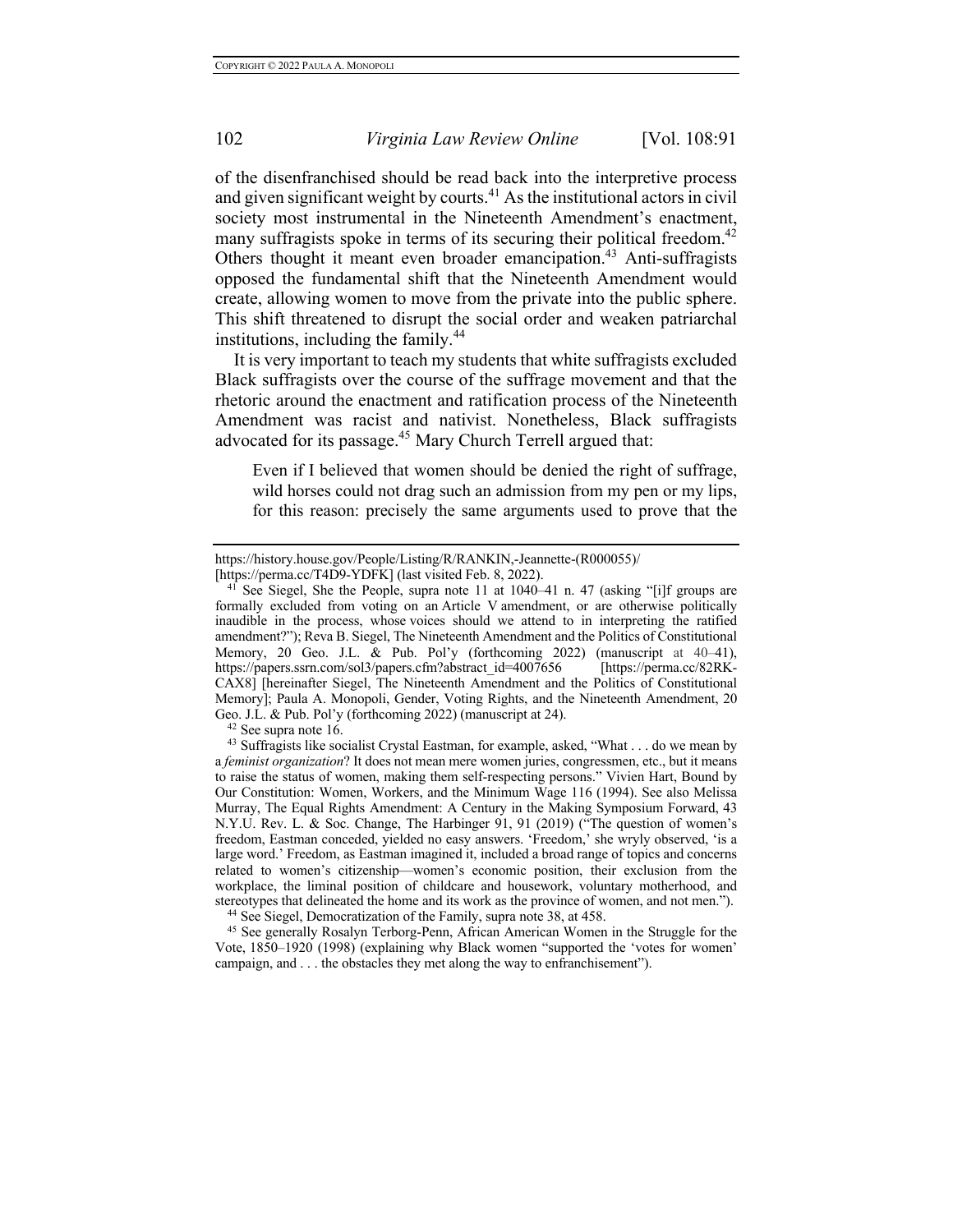ballot be withheld from women are advanced to prove that colored men should not be allowed to vote.<sup>46</sup>

Native American and Asian American immigrant suffragists, who could not become citizens,  $47$  also argued that women should be enfranchised. Mabel Ping-Hua Lee was a suffragist who contrasted the status of women in the United States with that of women in the new Chinese nation, which had enfranchised women in 1912.<sup>48</sup> Lee "spoke eloquently on the topic [of woman suffrage], concluding with a plea for equality and a condemnation of the racism that limited Chinese women in the United States."49 Native American suffragist Gertrude Simmons Bonnin (Zitkala-Ša) also advocated for woman suffrage, while identifying the intersection of race, sex and citizenship.<sup>50</sup> Future judges and advocates should hear their voices too, as we as law professors shape what Reva Siegel has called "constitutional memory."<sup>51</sup>

# *C. Pauli Murray and Equal Protection*

My third example is teaching students about the Black legal theorist and activist, Pauli Murray. I had been a feminist legal scholar for more than twenty years before I learned about Murray.<sup>52</sup> Today, Murray is more widely known, with institutions like Yale recognizing her historic significance by naming one of its new residential colleges after her.<sup>53</sup> And

<sup>53</sup> Yale Retains Calhoun College's Name, Selects Names for Two New Residential Colleges, and Changes Title of 'Master' in the Residential Colleges, Yale News (Apr. 27, 2016), https://news.yale.edu/2016/04/27/yale-retains-calhoun-college-s-name-selects-names-

<sup>46</sup> Mary Church Terrell, Woman Suffrage and the 15th Amendment, The Crisis, Aug. 1915, at 191.

<sup>47</sup> See Monopoli, Constitutional Orphan, supra note 1, at 155–56 n.5.

<sup>48</sup> Cathleen D. Cahill, Recasting the Vote: How Women of Color Transformed the Suffrage Movement 25–26 (2020).

<sup>49</sup> Id. at 32 (citing Suffrage Notes, Dobbs Ferry (N.Y.) Register, Apr. 17, 1912; Chinese Women to Parade for Woman Suffrage, N.Y. Times, Apr. 14, 1912; and other contemporaneous sources). 50 Id. at 20; Nat'l Park Serv., Zitkala-Ša (Red Bird / Gertrude Simmons Bonnin),

https://www.nps.gov/people/zitkala-sa.htm [https://perma.cc/CU6P-FN7Q] (last visited Feb. 8, 2022).

<sup>&</sup>lt;sup>51</sup> Siegel, The Nineteenth Amendment and the Politics of Constitutional Memory, supra note 41.

<sup>&</sup>lt;sup>52</sup> See Univ. of Md. Francis King Carey School of Law, "Toward the Goal of Human Wholeness: Pauli Murray's Journey" - Professor Serena Mayeri, YouTube (May 3, 2013), https://www.youtube.com/watch?v=xRvAsQ3oPfo&list=PLYBWgedwTFEbtwPt0CKw\_X\_ 0ihLUU3-2i [https://perma.cc/5RVZ-X5JW] (recording of keynote at Switch Point Stories: Tales of Sex, Race and Sexuality, Women Leadership & Equality Program).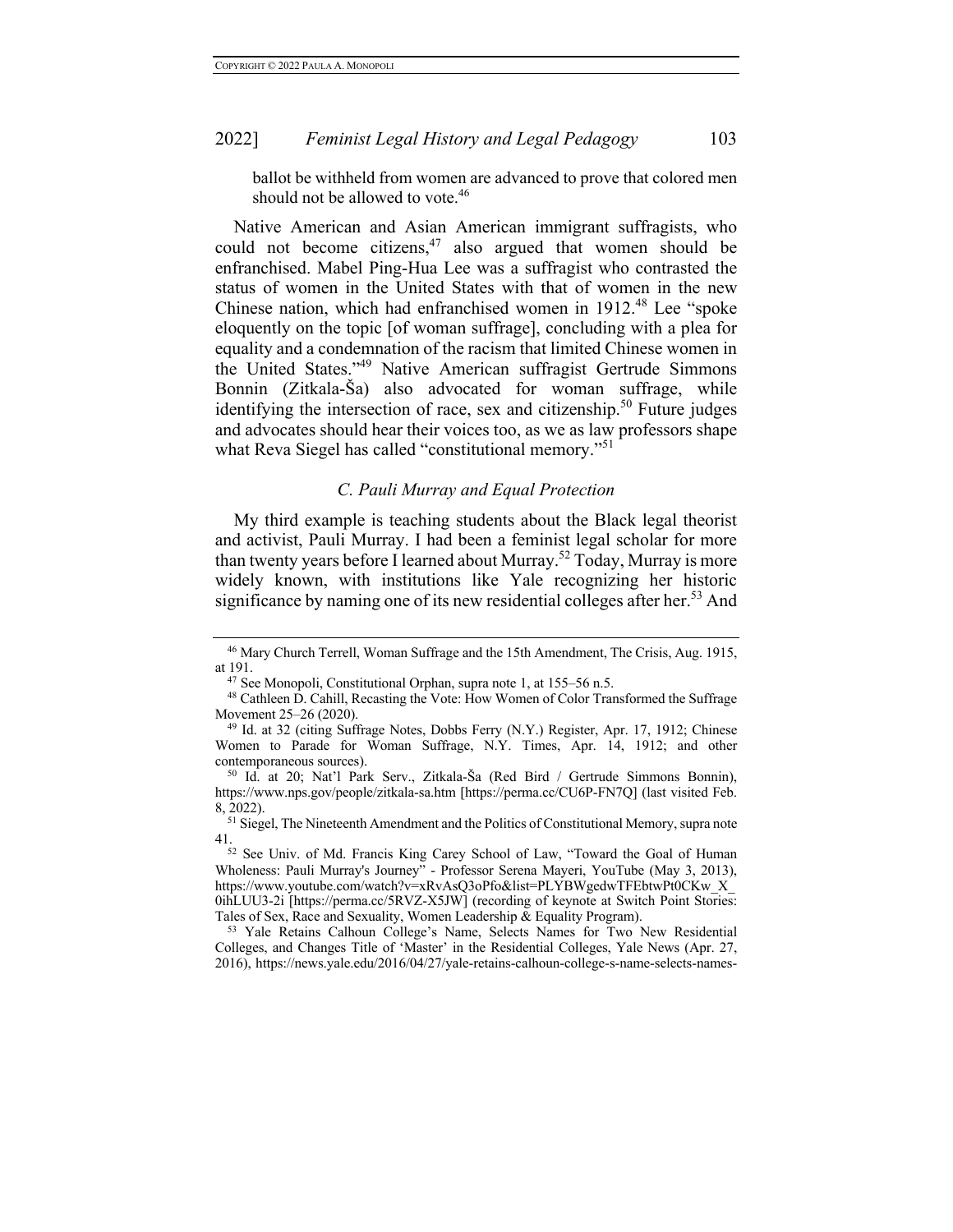there is a new documentary, built on Murray's extensive papers in Radcliffe College's Schlesinger Library collection, which is bringing Murray's work to the fore.<sup>54</sup> More feminist legal scholars are now teaching about Murray's foundational role in extending the Equal Protection Clause of the Fourteenth Amendment to encompass laws that treated men and women differently. I point out to my students that Ruth Bader Ginsburg acknowledged that intellectual debt when she added Murray's name on the brief in *Reed v. Reed*, <sup>55</sup> the first case to recognize that the Fourteenth Amendment's equal protection clause applied to women as a class.<sup>56</sup> I discuss the significance of Murray's scholarship analogizing race and sex, a connection she termed "Jane Crow."57 And I connect her central insight to the work of subsequent scholars, like Kimberlé Crenshaw's theory of intersectionality.<sup>58</sup>

I also teach my students about the important role Murray played in the story of how "sex" was added to Title VII of the Civil Rights Act of 1964. Serena Mayeri notes that "when the bill reached the Senate, African American lawyer Pauli Murray . . . wrote an influential memorandum designed to persuade civil rights supporters that the sex amendment was integral, rather than antithetical, to Title VII's goals."59 Murray argued that if there were:

[N]o 'sex' amendment . . . *both* Negro and white women will share a common fate of discrimination, since it is exceedingly difficult for a

<sup>56</sup> Neil S. Siegel, Why the Nineteenth Amendment Matters Today: A Guide for the Centennial, 27 Duke J. Gender L. & Pol'y 235, 263 (2020).

two-new-residential-colleges-and-change [https://perma.cc/KAQ8-XQ2S]. See also Pauli Murray College, Yale College, https://paulimurray.yalecollege.yale.edu/ [https://perma.cc/ Y63C-5C8N] (last visited Feb. 8, 2022). Scholars have noted Pauli Murray's intersectional identity. Florence Wagman Roisman, Lessons for Advocacy from the Life and Legacy of the Reverend Doctor Pauli Murray, 20 U. Md. L.J. Race, Religion, Gender & Class 1, 2 (2020) ("Some of these women were lesbians; some, probably including Pauli Murray, were

<sup>&</sup>lt;sup>54</sup> Jason Dick, 'My Name is Pauli Murray'–Portrait of an Activist as a Major Influence, Roll Call (Sept. 23, 2021), https://rollcall.com/2021/09/23/my-name-is-pauli-murray-documentary [https://perma.cc/2332-JJK6].<br><sup>55</sup> 404 U.S. 71, 71 (1971).

 $57$  Pauli Murray & Mary O. Eastwood, Jane Crow and the Law: Sex Discrimination and Title VII, 34 Geo. Wash. L. Rev. 232, 233 (1965).

<sup>58</sup> See Kimberlé Crenshaw, Demarginalizing the Intersection of Race and Sex: A Black Feminist Critique of Antidiscrimination Doctrine, Feminist Theory and Antiracist Politics, 1989 U. Chi. Legal F. 139, 139–40 (1989).

<sup>59</sup> Serena Mayeri, Intersectionality and Title VII: A Brief (Pre-)History, 95 B.U. L. Rev. 713, 718 (2015).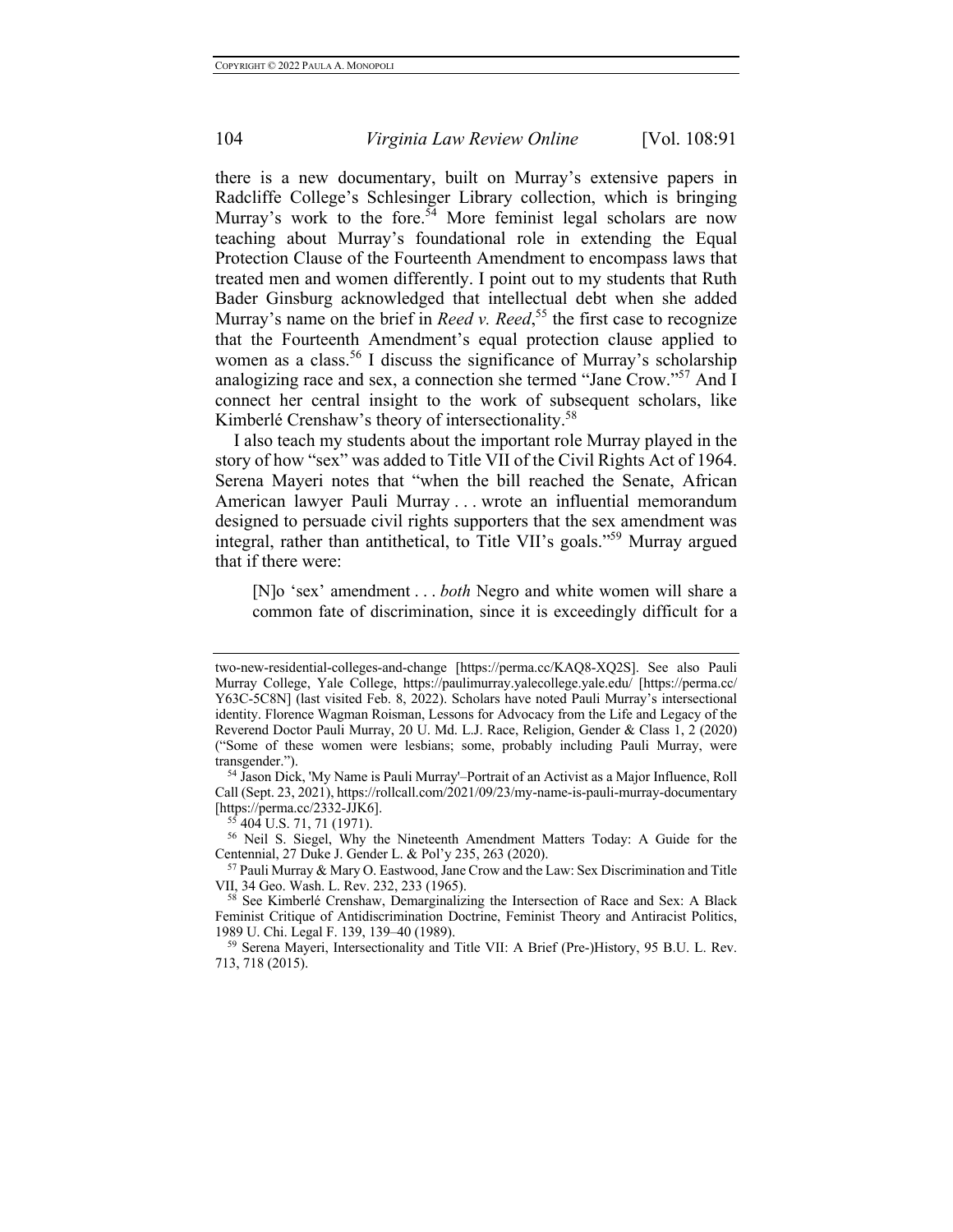Negro woman to determine whether or not she is being discriminated against because of race or sex. These two types of discrimination are so closely entertwined [sic] and so similar that Negro women are uniquely qualified to affirm their interrelatedness.<sup>60</sup>

Pauli Murray died in 1985. One of the architects of a foundational legal theory was still alive when I was in law school, yet we knew nothing about her work. Clearly, other law students also were not taught about the role that Murray played in the passage of Title VII. In his opinion in *Bostock v. Clayton County*, Justice Gorsuch repeated the partial origin story about Title VII—suggesting that its passage had simply been the result of a "poison pill" attempt by a white southern congressman to sabotage the Civil Rights Act.<sup>61</sup> I ask my students to consider Pauli Murray's erasure from constitutional history: If a current justice of the Supreme Court misunderstands the history of an important statutory provision in such a fundamental way, what does that do to his ability to render a correct interpretation of that provision?

#### III. CHANGING LAW SCHOOLS

#### *A. Reading Constitutional Law in Feminist Context*

The U.S. Constitution is gendered in its very design. The Founders drew on masculine conceptions of authority—drawn from philosophical ideas about male heads of households—when deciding on a consolidated executive model that combined the head of state, head of government, and

 $60$  Id. at 719 (quoting Pauli Murray, Memorandum in Support of Retaining the Amendment to H.R. 7152, Title VII (Equal Employment Opportunity) to Prohibit Discrimination in Employment Because of Sex, at 20 (Apr. 14, 1964) (Pauli Murray Papers, MC 412, Box 85, Folder 1485) (on file with the Schlesinger Library, Radcliffe Institute, Harvard University)).

<sup>&</sup>lt;sup>61</sup> 140 S. Ct. 1731, 1752 (2020) ("The congressman] may have hoped to scuttle the whole Civil Rights Act and thought that adding language covering sex discrimination would serve as a poison pill."). See also Rebecca Onion, The Real Story Behind "Because of Sex", Slate (June 16, 2020), https://slate.com/news-and-politics/2020/06/title-vii-because-of-sexhoward-smith-history.html [https://perma.cc/6PTE-JFET] (recounting the story of how a white southern congressman included "because of sex" in the text of Title VII, but adding more context to show that women rights activists intentionally laid the foundation for that inclusion). Note that while I agree with the outcome in *Bostock*, I have concerns about the implications of Justice Gorsuch's textualist methodology. See generally Guha Krishnamurthi, Essay, Not the Standard You're Looking For: But-For Causation in Anti-Discrimination Law, 108 Va. L. Rev. Online 1 (2022) (expressing support for the result in *Bostock* but concern that "the simple but-for text can be used as a sword to cut down policies that have made our workplaces safer and less discriminatory").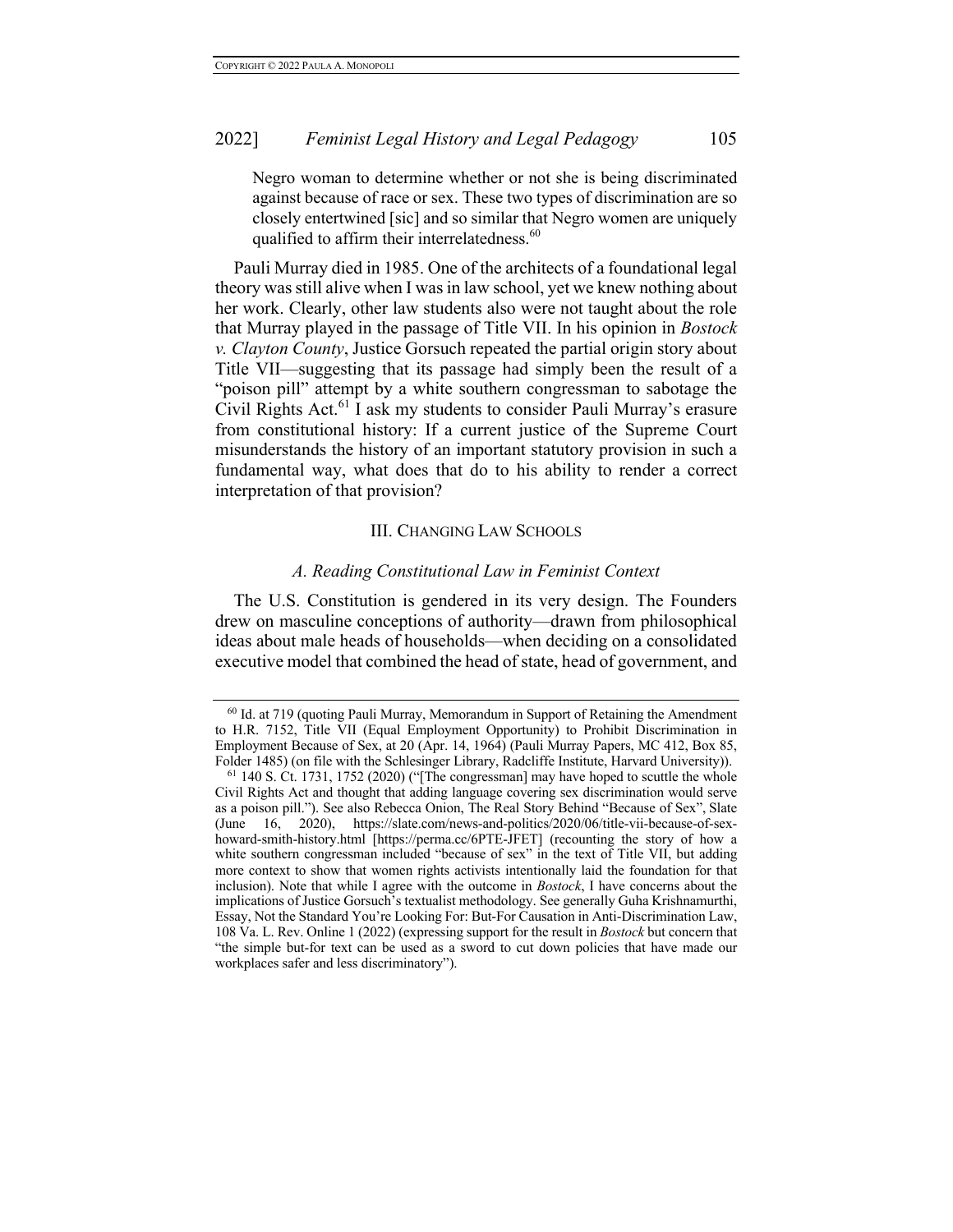commander-in-chief functions in one person. They shied away from design choices, like a multi-member council, that would have evoked collaboration and consensus, traits more closely associated with the feminine.62 We should expose students to that idea, and the idea that a feminist constitutionalism would prioritize the consideration of social and economic realities, as well as the goal of remedying subordination as a polestar of decision making. $63$  They should understand that a feminist constitutionalism, as applied to the realm of constitutional interpretation, requires one to "ask[] the woman question."<sup>64</sup> An understanding of feminist legal history would ground future judges in how law shaped those social and economic realities, and how those realities should shape law. For example, all law students should understand that the definition of equality that emerged in 1920 following ratification of the Nineteenth Amendment was highly contested. They should know that the Equal Rights Amendment was introduced as early as 1923, with former suffragists split between those who supported formal equality in the form of legal neutrality between the sexes, and those who advocated for a more substantive equality in the form of special, protective legislation for women.65 They should understand that subordinating legal regimes around political rights like jury service and public office-holding; economic rights like access to equal pay and credit; and civil rights like freedom from domestic violence, persisted throughout the twentieth and into the twenty-first century.<sup>66</sup> They should understand that it took

<sup>62</sup> See generally Paula A. Monopoli, Gender and Constitutional Design, 115 Yale L.J. 2643 (2006) (arguing that these gendered design choices have normative "implications for how successful women will be in ascending to executive positions").

<sup>63</sup> Catharine A. MacKinnon, Foreword, *in* Feminist Constitutionalism: Global Perspectives, at x (Beverley Baines, Daphne Barak-Erez & Tsvi Kahana eds., 2012) ("A feminist constitutionalism would . . . require a substantive equality of women both as an overarching theme in the document and as an underlying reality in the social order . . . .").

<sup>64</sup> Daphne Barak-Erez, Her-meneutics: Feminism and Interpretation, *in* Feminist Constitutionalism, supra note 63, at 85, 95 (internal quotation marks omitted). Such a method "avoid[s] interpretive choices that disproportionately burden women and  $\dots$  prefer[s], where possible, interpretive alternatives that promote the just allocation of social burdens." Id.

<sup>65</sup> Monopoli, Constitutional Orphan, supra note 1, at 127–44.

<sup>66</sup> See generally Nan D. Hunter, In Search of Equality for Women, supra note 38 (recognizing the "matrix of oppressive institutions" that women continued to face after the Nineteenth Amendment and analyzing three distinct movements organized around gender between the Nineteenth Amendment and the 1964 Civil Rights Act ("the Equal Rights Amendment campaign, the campaign for women workers' rights, and the birth control campaign")). See also Deborah L. Forman, What Difference Does it Make? Gender and Jury Selection, 2 UCLA Women's L.J. 35, 38–40 (1992) (jury service); Katz, supra note 38 (public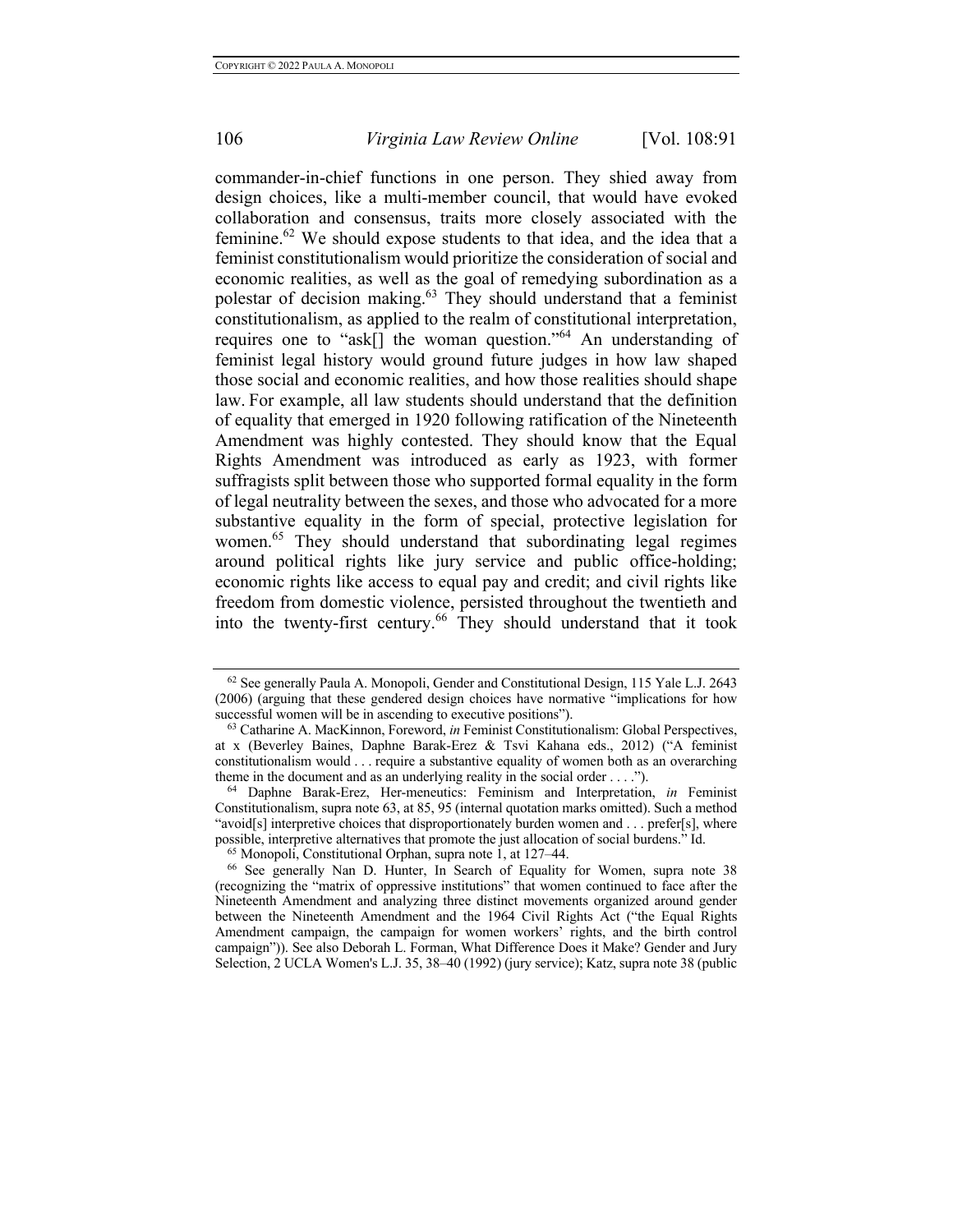generations for the Supreme Court to finally extend the Fourteenth Amendment to sex-based differential treatment, with heightened scrutiny.<sup>67</sup> And they should be aware that we still have no sex-based equal rights amendment in the U.S. Constitution. Feminist legal history gives students insight into how formal legal equality is necessary but not sufficient to achieve sex-equality in democratic governance today.<sup>68</sup>

Women are half the population. Their relationship to the state and its Constitution are central to our representative democracy. If we were to teach more about the women's rights movement in the nineteenth and twentieth centuries in the required Constitutional Law course, students could better understand the significance of the Nineteenth Amendment today. Integrating feminist legal history into the curriculum can create a pervasive understanding among law students that there is a constitutional amendment—engineered by women—that expresses a clear commitment to sex equality in citizenship. I offer a seminar which incorporates that feminist legal history, in addition to empirical research that documents women's continuing subordination in the legal profession and the structural barriers they face in advancing in law.<sup>69</sup> Symposia and panels are also important in this regard. For example, I co-moderated a panel at the *Virginia Law Review Online*'s Symposium, *From the Equal Rights Amendment to Black Lives Matter: Reflecting on Intersectional Struggles for Equality*, in January 2021. <sup>70</sup> These are all ways to bring feminist legal history to the attention of law students. But these efforts must also include integration into the core curriculum, especially into Constitutional Law, given its vaunted status.

officeholding); Margaret J. Gates, Credit Discrimination Against Women: Causes and Solutions, 27 Vand. L. Rev. 409 (1974) (access to credit); Siegel, She the People, supra note 11, at 1024–30 and accompanying notes (violence against women).  $67$  Thomas, Reclaiming the Long History, supra note 38, at 2654.

<sup>&</sup>lt;sup>68</sup> See generally Paula A. Monopoli, Women, Democracy, and the Nineteenth Amendment, 100 B.U. L. Rev. 1727 (2020) (demonstrating that even with formal legal equality, women's participation in democratic governance lags behind that of men).

 $<sup>69</sup>$  The seminar is titled "Gender in the Legal Profession." It covers the feminist legal history</sup> around *Bradwell v. Illinois*, as well as the role of women lawyers in Congressional enactment of the Nineteenth Amendment, Title VII, Title IX, and the Equal Rights Amendment, in addition to empirical research documenting the structural barriers to women advancing in the profession today.

 $70$  Symposium, From the Equal Rights Amendment to Black Lives Matter: Reflecting on Intersectional Struggles for Equality, Virginia Law Review Online (Jan. 15, 2021), https://www.law.virginia.edu/node/916986 [https://perma.cc/JP2X-NAFJ] (honoring and featuring a keynote by Elaine Jones '70, the first Black woman to graduate from UVA Law, and first director-counsel and president of the NAACP Legal Defense and Educational Fund).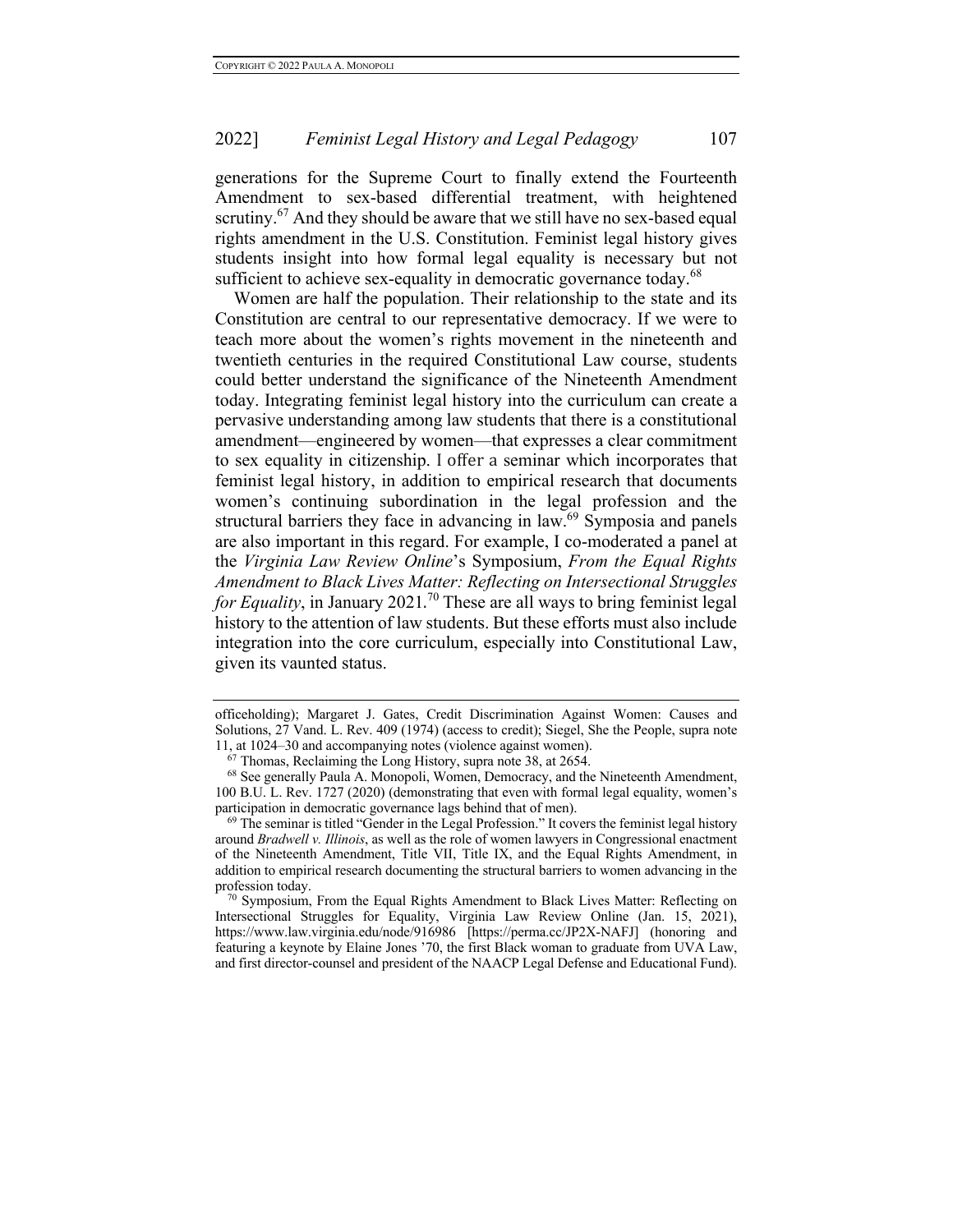#### *B. Eliminating Gender Hierarchies in Law Schools*

In addition to integrating feminist legal history into the curriculum, law schools must address the hierarchy of prestige not only in curriculum but in the faculty.<sup>71</sup> There is a signaling function to the way the faculty is constructed and an expressive dimension to who is allowed on the tenuretrack. And women are less likely to be asked to teach the more prestigious courses, like Constitutional Law.<sup>72</sup> Law students are sensitive to the messages sent by these hierarchies.<sup>73</sup> Legal writing and clinical faculty disproportionately women and people of color in the legal academy—are afforded less prestige than tenure-track, doctrinal faculty.<sup>74</sup> And a feminist history of the exclusion of women from law school faculties generally, and from the tenure-track specifically, illuminates this inequality and helps us chart a course for change. Furthermore, gender

 $71$  There has been significant scholarship on the issue of women faculty in law schools, e.g., Marina Angel, Women in Legal Education: What It's Like to be Part of a Perpetual First Wave or the Case of the Disappearing Women, 61 Temp. L. Rev. 799 (1988); Kathryn M. Stanchi, Who Next, the Janitors?: A Socio-Feminist Critique of the Status Hierarchy of Law Professors, 73 UMKC L. Rev. 467 (2004); Ann C. McGinley, Reproducing Gender on Law School Faculties, 2009 BYU L. Rev. 99 (2009); and most recently Dara E. Purvis, Legal Education as Hegemonic Masculinity, 65 Vill. L. Rev. 1145 (2020).

<sup>&</sup>lt;sup>72</sup> See Merritt & Reskin, supra note 4 at 258–59 ("Men (both white and minority) were significantly more likely than women to teach constitutional law, while women (both white and minority) were significantly more likely to teach trusts and estates or skills courses."); see also Paula A. Monopoli, Gender and the Crisis in Legal Education: Remaking the Academy in Our Image, 2012 Mich. St. L. Rev. 1745, 1768 (2012) (citing McGinley, supra note 71, at 102–03) ("There is also a clearly gendered pattern of course assignments in law schools with women being assigned to less prestigious areas of the curriculum.").<br><sup>73</sup> Fifty years after the passage of Title IX, we have a rich literature on the experience of

women law students. See, e.g., Taunya Lovell Banks, Gender Bias in the Classroom, 38 J. Legal Educ. 137 (1988); Lani Guinier, Michelle Fine & Jane Balin, Becoming Gentlemen: Women, Law School, and Institutional Change (1997); Felice Batlan, Kelly Hradsky, Kristen Jeschke, LaVonne Meyer & Jill Roberts, Not Our Mother's Law School?: A Third-Wave Feminist Study of Women's Experiences in Law School, 39 U. Balt. L.F. 124 (2009); Nat'l Ass'n for L. Placement Found. & Ctr. for Women in Law, Women of Color: A Study of Law School Experiences (2020), https://utexas.app.box.com/s/kvn7dezec99khii6ely9cve368 q4gj9o [https://perma.cc/BLJ2-P4KD].

<sup>&</sup>lt;sup>4</sup> See Meera E. Deo, Unequal Profession: Race and Gender in Legal Academia 14–15, 19– 20 (2019). And the impact of implicit bias on women of color in academia is extensively documented in *Presumed Incompetent: The Intersections of Race and Class for Women in Academia* (Gabriella Gutiérrez y Muhs, Yolanda Flores Niemann, Carmen G. González & Angela P. Harris eds., 2012) and *Presumed Incompetent II: Race, Class, Power, and Resistance of Women in Academia* (Yolanda Flores Niemann, Gabriella Gutiérrez y Muhs & Carmen G. González eds., 2020).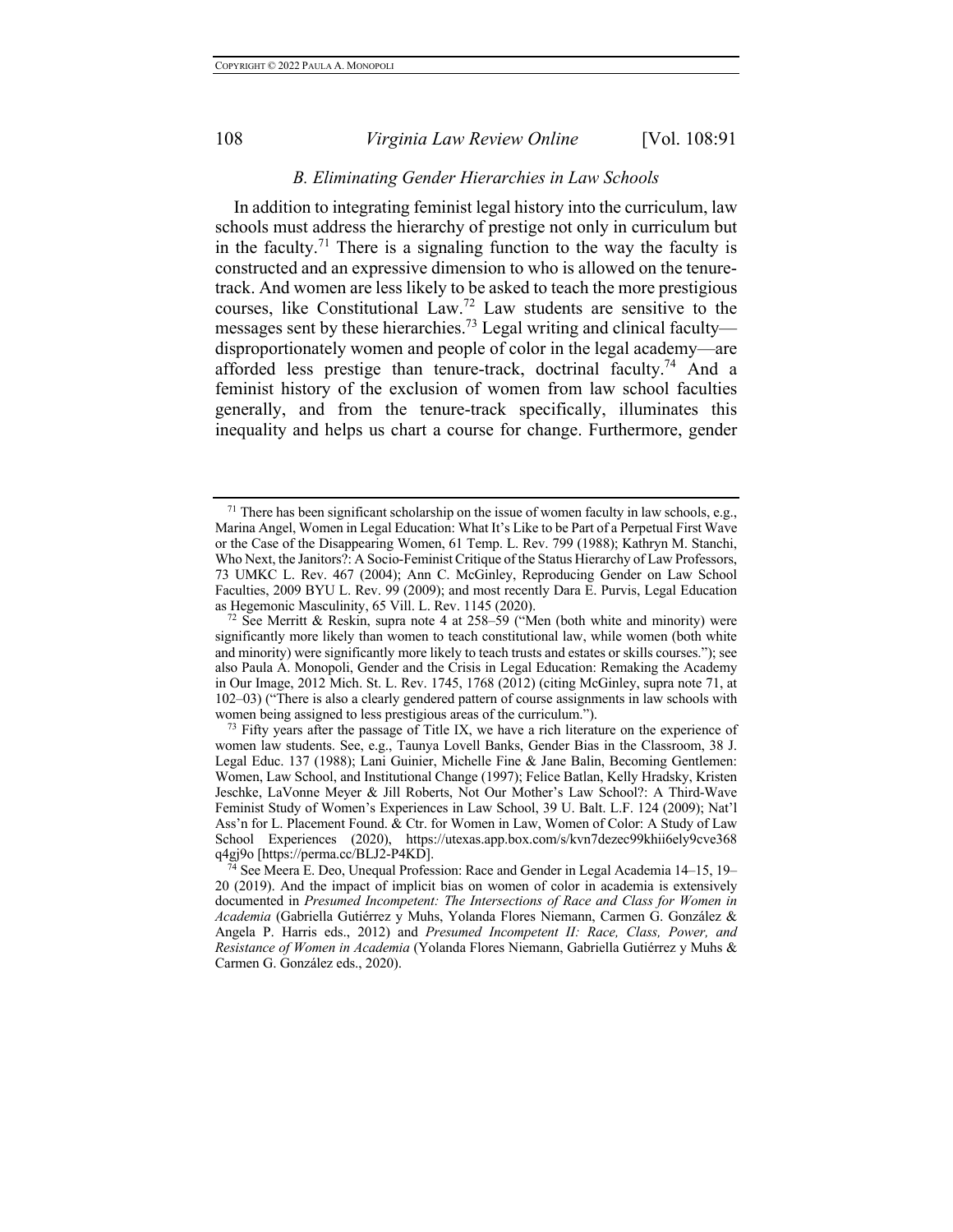scholarship itself is marginalized.<sup>75</sup> Understanding feminist history, especially in the academy, helps understand why it has been slow to change mainstream understandings of constitutional development in light of continuing gender subordination. It would help us move feminist legal scholarship out of its silo and into the mainstream canon.

Since I graduated in 1983, my alma mater has done much better. From a single tenured faculty member in 1980 to noted legal historian Risa Golubuff as Dean of UVA Law and a substantial number of tenured women faculty forty years later is a significant leap. Descriptive representation has an important signaling function.<sup>76</sup> And women now make up more than half of the first-year class.<sup>77</sup> But we need to continue to pursue change in legal academia, like adopting a unified tenure-track that elevates the disproportionate number of women and people of color

<sup>75</sup> Martha T. McCluskey, How Money for Legal Scholarship Disadvantages Feminism, 9 Issues Legal Scholarship, art. 9, at 1 (2011) ("In the last several decades, feminist legal theory has flourished as one of a number of schools of thought reexamining law's basic principles, methods, and social functions. Courses, scholarship, journals, and advocacy focused on feminism have become an established part of the legal landscape. Despite these accomplishments, however, feminism's place within theory, practice, and teaching remains largely marginal and subordinate."). Note the remarkable departure of five women faculty from the Florida State University School of Law more than twenty years ago, in part, protesting the devaluation of their scholarship. See Robin Wilson, Women Quit Florida State U. Law Faculty, Fault Male Colleagues' Elitism, Chron. Higher Educ. (May 11, 1999), https://www.chronicle.com/article/women-quit-florida-state-u-law-faculty-fault-male-

colleagues-elitism/ [https://perma.cc/EG3X-E5UM]. 76 See generally Amanda L. Griffith, Faculty Gender in the College Classroom: Does It Matter for Achievement and Major Choice?, 81 S. Econ. J. 211 (2014) (studying the impact of the gender of faculty members on male and female students); Tina R. Opie, Beth Livingston, Danna N. Greenberg & Wendy M. Murphy, Building Gender Inclusivity: Disentangling the Influence of Classroom Demography on Classroom Participation, 77 Higher Educ. 37 (2019) (finding that increased female representation in business schools may create inclusive learning environments in addition to other exogenous factors); Kenneth Gehrt, Therese A. Louie & Asbjorn Osland, Student and Professor Similarity: Exploring the Effects of Gender and Relative Age, 90 J. Educ. Bus. 1 (2015) (studying female and male students' evaluations of professors' gender and age and finding female students rated female faculty more highly than male faculty, perhaps in part because there were fewer female than male faculty at the university and thus female faculty "might have been especially salient to the students sharing the same gendered trait").<br><sup>77</sup> Mike Fox, Class of 2024 Sets Records in Academic Strength, Diversity, UVA Lawyer,

Fall 2021, at 10 (noting that, of the 300 students in the Class of 2024, 51% are women, 49% are men, and 36% identify themselves as people of color). At the University of Maryland Carey School of Law, 67% of the Class of 2024 is women. See ABA Law School Data: JD Total First Year Class Enrollment Data, Fall 2021, ABA (Dec. 15, 2021), https://www.americanbar.org/groups/legal\_education/resources/statistics/ [https://perma.cc/EG3X-E5UM].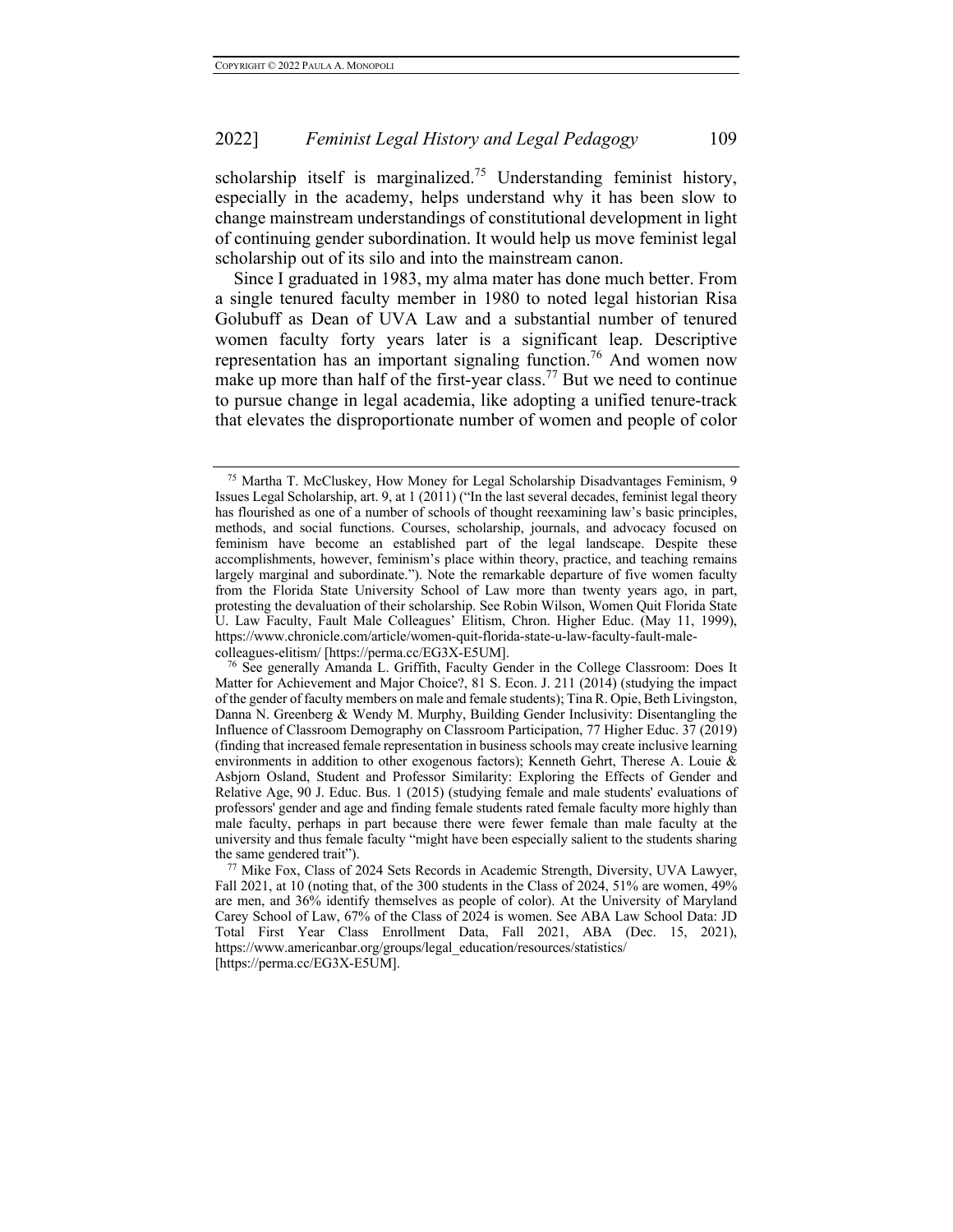in legal writing and some clinical positions to equal status.<sup>78</sup> We also need to elevate the prestige of feminist legal scholarship, and prevent its marginalization.<sup>79</sup> This is an opportune moment to focus on these reforms and the integration of critical legal theory, given the American Bar Association's recent amendments to the standards for law school accreditation, approved on February 14, 2022.<sup>80</sup> Those standards require law schools to integrate coverage of bias and racism.<sup>81</sup> A broad integration of critical legal theories, including critical race theory, feminist legal theory, critical race feminism, and masculinities theory could follow from these new standards.<sup>82</sup>

#### **CONCLUSION**

Reflecting on my forty years in law—including thirty as a legal academic—yields the conclusion that the law has yet to recognize the significance of women in its development. I began my career in law just as feminist legal theory was taking root in law schools. It has yet to have the influence it should have in interpreting law, especially constitutional law. That is disappointing, but not surprising given the sticky nature of women's social, legal, and economic subordination across societies and across millennia. I begin my seminar with Sophocles' play, *Antigone*. 83

<sup>&</sup>lt;sup>78</sup> See, e.g., Kathryn M. Stanchi & Jan M. Levine, Gender and Legal Writing: Law Schools' Dirty Little Secrets, 16 Berkeley Women's L.J. 3, 4–6 (2001); Ruth Anne Robbins, Kristen K. Tiscione & Melissa H. Weresh, Persistent Structural Barriers to Gender Equity in the Legal Academy and the Efforts of Two Legal Writing Organizations to Break Them Down, 65 Vill. L. Rev. 1155, 1178-84 (2020).

<sup>&</sup>lt;sup>79</sup> See McCluskey, supra note 75, at 1.

<sup>&</sup>lt;sup>80</sup> Memorandum from The Standards Committee to the ABA Council of the Section of Legal Education and Admissions to the Bar, Final Recommendations: Standards 205, 303, 507 & 508 (Aug. 16, 2021), https://taxprof.typepad.com/files/aba-council.pdf [https://perma.cc/ 7Z89-CXLJ]; Karen Sloan, U.S. Law Students to Receive Anti-Bias Training After ABA Passes New Rule, Reuters (Feb. 14, 2022), https://www.reuters.com/legal/legalindustry/uslaw-students-receive-anti-bias-training-after-aba-passes-new-rule-2022-02-14/ [https://perma.cc/DFD2-M46E].

Amended Standard  $303(c)$  requires that a "law school shall provide education to law students on bias, cross-cultural competency, and racism: (1) at the start of the program of legal education, and (2) at least once again before graduation." Id. at 3.  $82$  See Purvis, supra note 71, at 1145–46 (offering masculinities theory as a frame to better

understand how legal pedagogy fails women and why reform would help all students).

<sup>83</sup> Sophocles, Antigone 3 (Dover Thrift ed. 1993) (Ismene declares: "We too shall perish, if despite of law we traverse the behest or power of kings. We must remember we are women born, unapt to cope with men. And, being ruled by mightier than ourselves, we have to hear these things—and worse.").